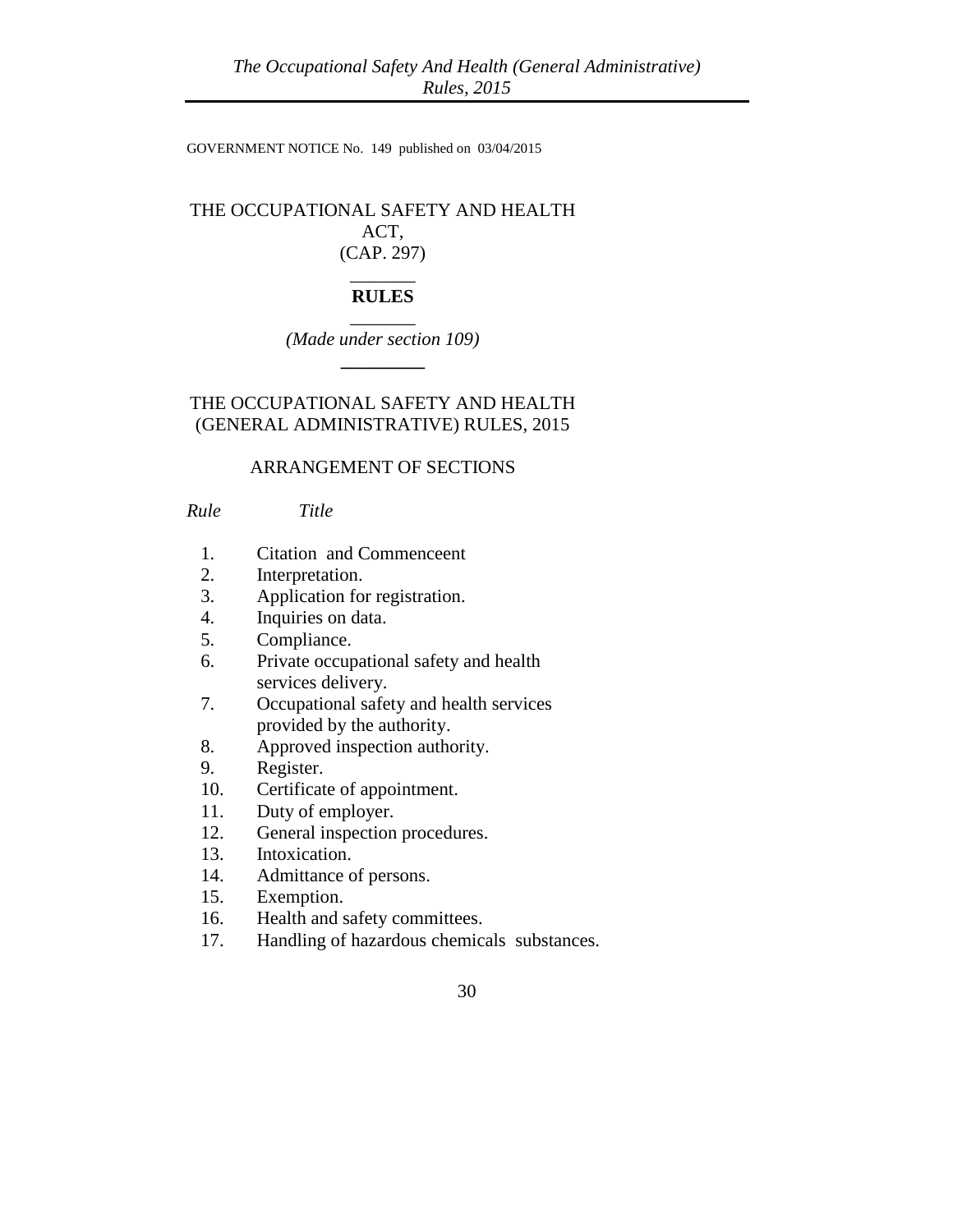- 18. Witness at formal inquiry.<br>19. Display of substituted notic
- 19. Display of substituted notices and signs.<br>20. Compound of offences.
- Compound of offences.
- 21. Repeal GN. No. 111 of 2001.

## \_\_\_\_\_\_\_\_\_\_\_\_\_\_\_ **SCHEDULES**  $\overline{\phantom{a}}$  , where  $\overline{\phantom{a}}$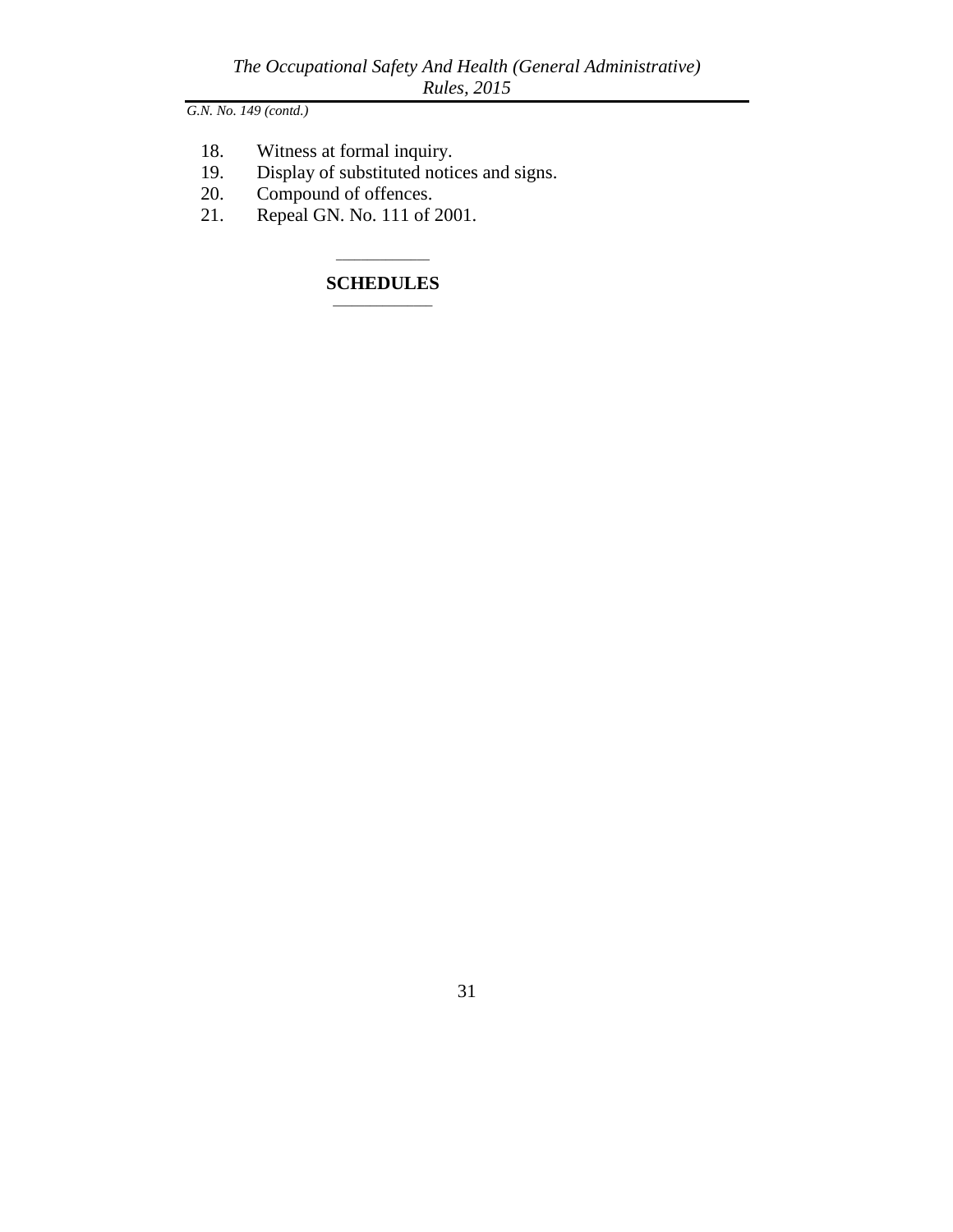*The Occupational Safety And Health (General Administrative) Rules, 2015*

*G.N. No. 149 (contd.)*

# THE OCCUPATIONAL SAFETY AND HEALTH ACT, (CAP. 297)

# \_\_\_\_\_\_\_ **RULES** \_\_\_\_\_\_\_

# *(Made under section 109)* **\_\_\_\_\_\_\_\_\_**

#### THE OCCUPATIONAL SAFETY AND HEALTH (GENERAL ADMINISTRATIVE) RULES, 2015

Citation **1.** These rules may be cited as the Occupational Safety and Health (General Administrative) rules, 2015. Interpretation **2.** In these rules unless the context requires otherwise-Cap.297 "Act" means the Occupational Safety and Health Act; "Authority" means the Occupational Safety and Health Authority; "occupational safety and health private providers" means persons appointed by the Chief Inspector to provide private occupational safety and health services and who is not in the service of the Government; "lifting appliances" include cranes, chain blocks, forklifts, wire ropes, chain slings; and "Pressure vessels" includes steam boiler, hot water boiler, steams receiver, air receiver, sterilizer, steam jacket, auto clave, vessel or similar apparatus other than a boiler that may be used for handling gas, fluid or solid that is normally operated under pressure. Application for registration **3.**-(1) An application for registration of the workplace shall be- (a) made by filling OSHA form 1(a) for building

operations or works of engineering construction sites and OSHA 1(b) for other workplaces; and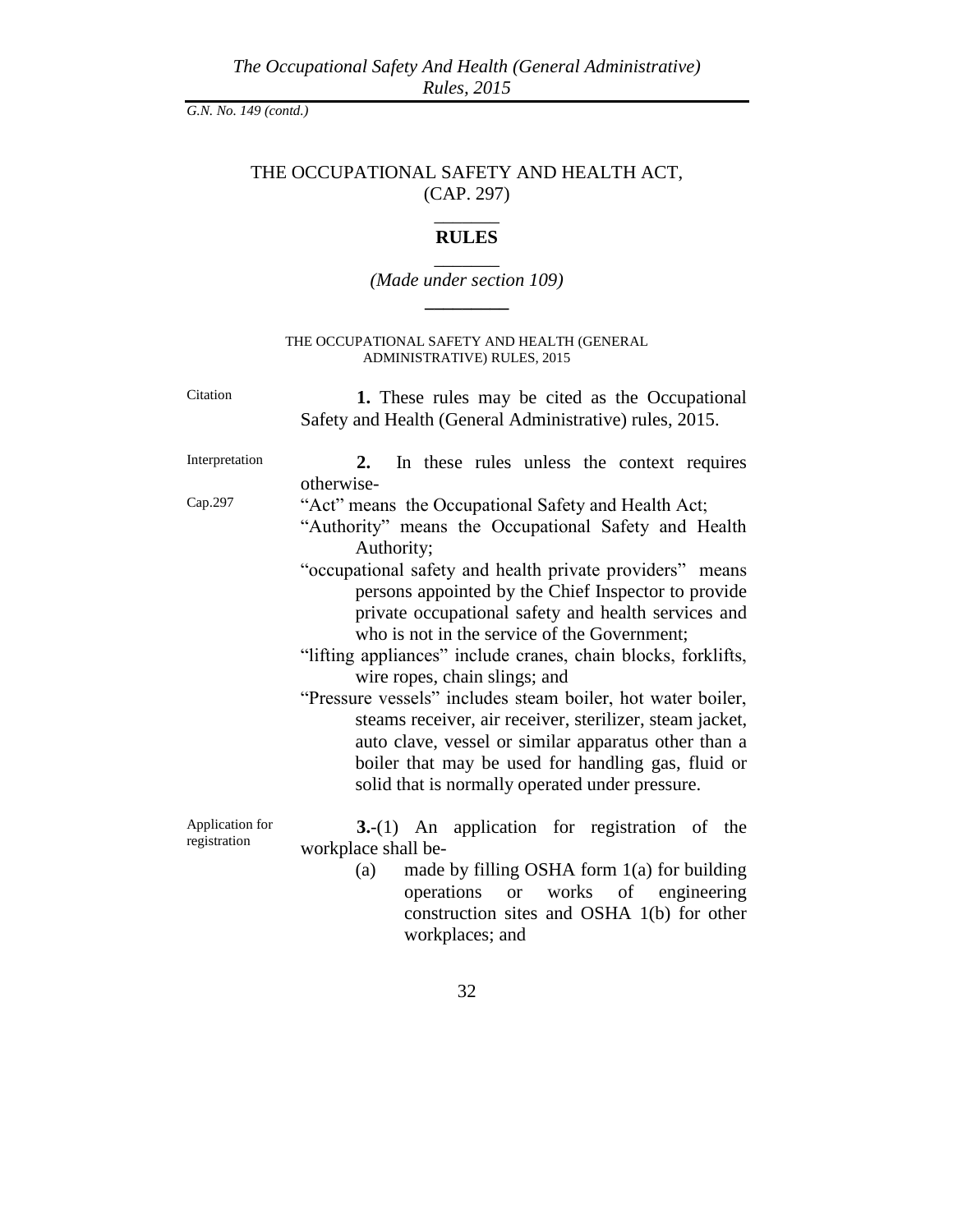(b) Submitted to the Authority within seven days upon payment of application fees as set out in the First Schedule.

(2) Upon grant, the applicant shall pay prescribed registration fees as set out in the First schedule.

(3) Where the application under this rule is refused, the Chief Inspector shall state the reasons for the refusal.

Inquiries on data **4.** The Authority may inquire in writing from any other authority or institution dealing with the core activities of the workplace on the information declared by the applicant.

Compliance **5.** Where the applicant fails to satisfy the requirements as set out under the Act, the inspector shall recommend to the Chief Inspector not to issue the license or to withdraw compliance license and to stop activities until the requirements are complied with.

Private occupational safety and health services delivery

**6.**-(1) The Chief Inspector may appoint a competent person to deliver the occupational safety and health services after fulfilling the necessary requirements and shall be re applied for every twenty four months upon payment of registration fee as set out in the First Schedule.

(2) Every person intending to deliver occupational safety and health services shall apply in writing to the Chief Inspector.

(3) The Chief Inspector may reject an application referred in sub-section (1) where the applicant does not fulfil the necessary requirements.

(4)The Chief Inspector may revoke a certificate of appointment in case of any misconduct by a holder of the said certificate.

**Occupational** safety and health services provided by the Authority

**7.**-(1)The Authority may provide occupational safety and health services which includes-

(a) examination of pressure vessels;

(b) examination of lifting equipment;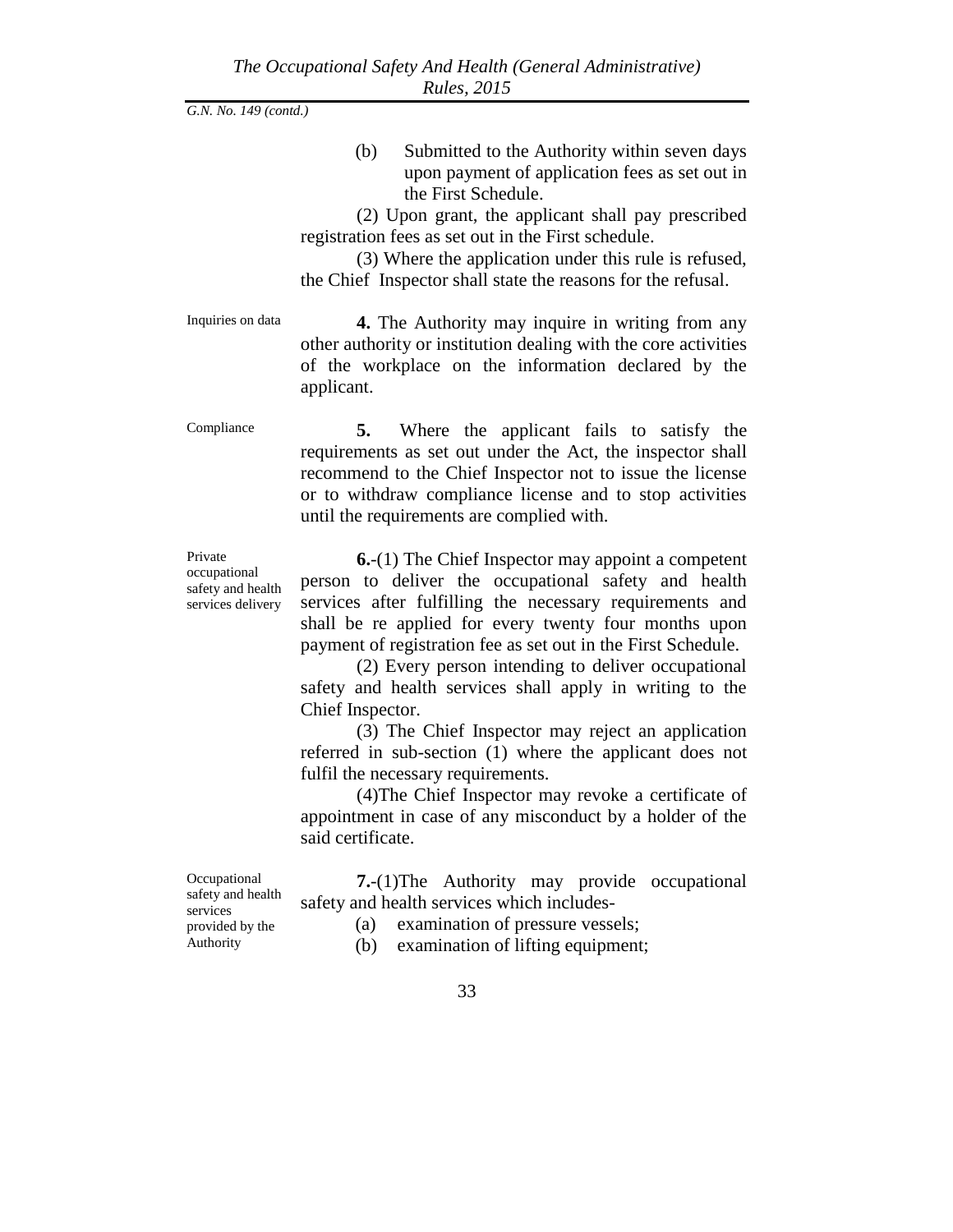- (c) electrical inspection;
- (d) occupational health services;
- (e) occupational hygiene measurements;
- (f) risk assessment;
- (g) scrutiny of industrial drawings and plans;
- (h) accidents investigation;
- (i) occupational safety and health impact assessment;
- (j) occupational safety and health post-tender qualification;
- (k) ergonomics inspection;
- (l) approval of training manual in occupational safety and health;
- (m) consultancy;
- (n) specific medical tests;
- (o) training in OSH;
- (p) Safety in gas installation; and
- (q) any other occupational safety and health services approved by the authority.

(2) The fees for occupational safety and health services and any other fees required under the Act, shall be as prescribed in the First Schedule.

(3) Fees for occupational safety and health services rendered by the Authority shall be payable within thirty days from the date of issuance of the bill, failure of which, a daily penalty of five percent shall be charged.

(4) Any person who delivers occupational safety and health services under these rules shall be required to submit a report in writing to the recipient of the services, the Chief Inspector and keep record for further reference and action on the workplace inspected.

(5) the employer shall be liable for a penalty equivalent to twice the services fee mentioned under sub rule (2) where an inspector or authorized officer is requested to provide any occupational safety and health services at a certain time and is unable to do so because of lack of preparation on the part of the occupier or employer.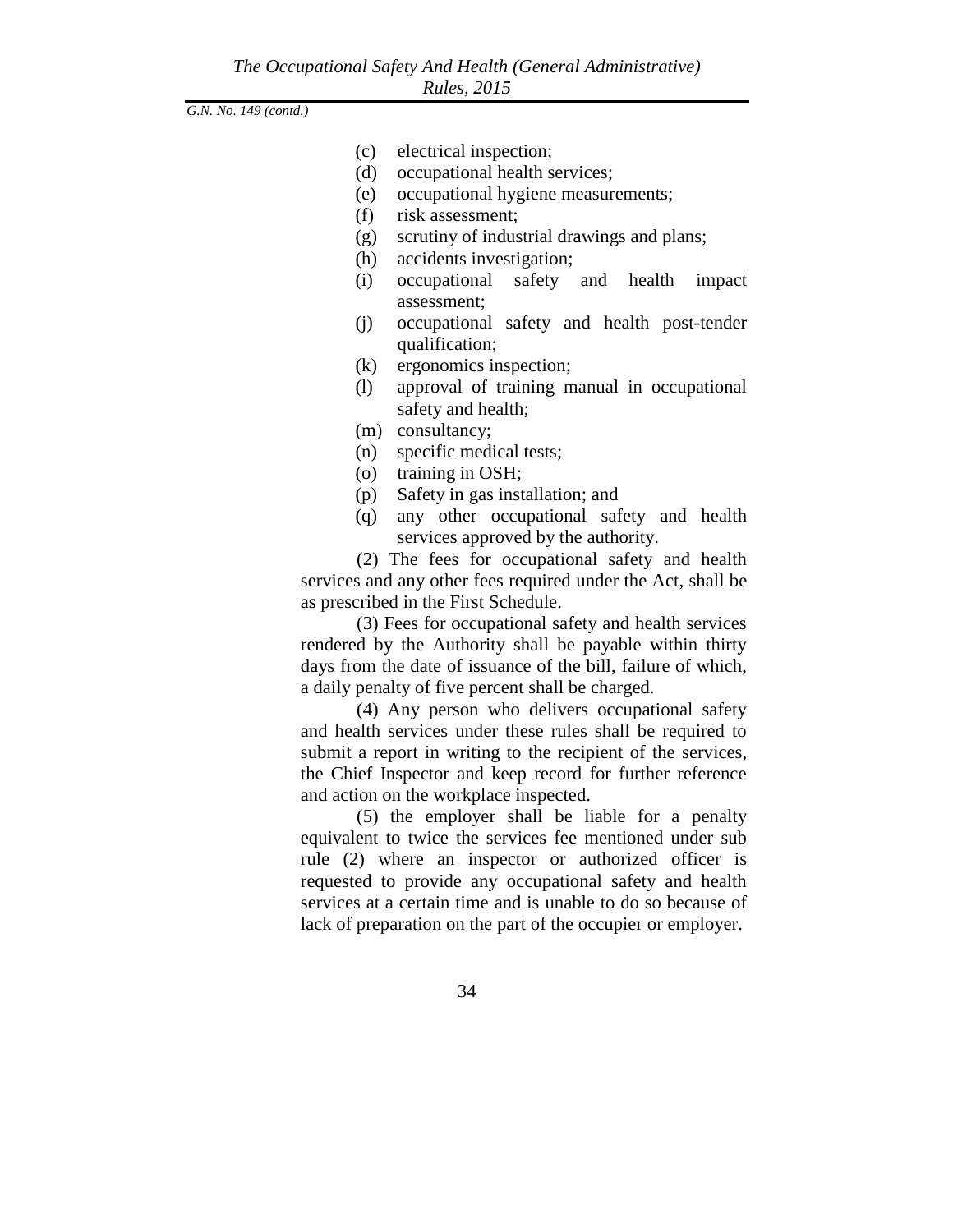| Approved<br>inspection<br>authority                        | <b>8.</b> -(1)The Chief Inspector may approve<br>any<br>organization which performs the prescribed functions with<br>regard to the manufacture or testing of electrical machinery<br>or any other occupational health and safety services as an<br>inspection authority.                  |
|------------------------------------------------------------|-------------------------------------------------------------------------------------------------------------------------------------------------------------------------------------------------------------------------------------------------------------------------------------------|
|                                                            | The Chief Inspector may require<br>(2)<br>an<br>organization contemplated in terms of $sub-rule(1)$ to<br>submit such particulars of its technical equipment and<br>resources, the extent of the qualifications and experience of<br>its staff and such matters as he may deem necessary. |
|                                                            | (3) The Chief Inspector may withdraw any approval<br>of an inspection authority at any time.                                                                                                                                                                                              |
| Certificate of<br>appointment                              | Inspectors appointed by the Chief Inspector<br>9.<br>under section 5 of the Act and approved under rule 8 shall<br>be issued with a certificate of appointment as set out in the<br>Third Schedule and shall produce it upon demand during<br>the cause of their duties.                  |
| Register                                                   | 10. (1) There shall be kept a register for each type<br>of equipment at workplaces.                                                                                                                                                                                                       |
|                                                            | (2) Equipments to be kept in the register includes-<br>lifting appliances;<br>(a)<br>pressure vessels; and<br>(b)<br>any other type of equipment as may be<br>(c)<br>specified by the Authority.                                                                                          |
| Employer to<br>provide status of<br>inspection<br>Cap. 297 | 11. Without prejudice to the duties<br>and<br>responsibilities of the employer as set out in the Act, the<br>employer shall provide the status of the inspection                                                                                                                          |
|                                                            | conducted by signing the inspection status report form as<br>set out in the Third Schedule.                                                                                                                                                                                               |
| General<br>inspection<br>procedures                        | 12. An inspector shall conduct general inspection<br>in accordance with procedure set out in the Fourth<br>Schedule.                                                                                                                                                                      |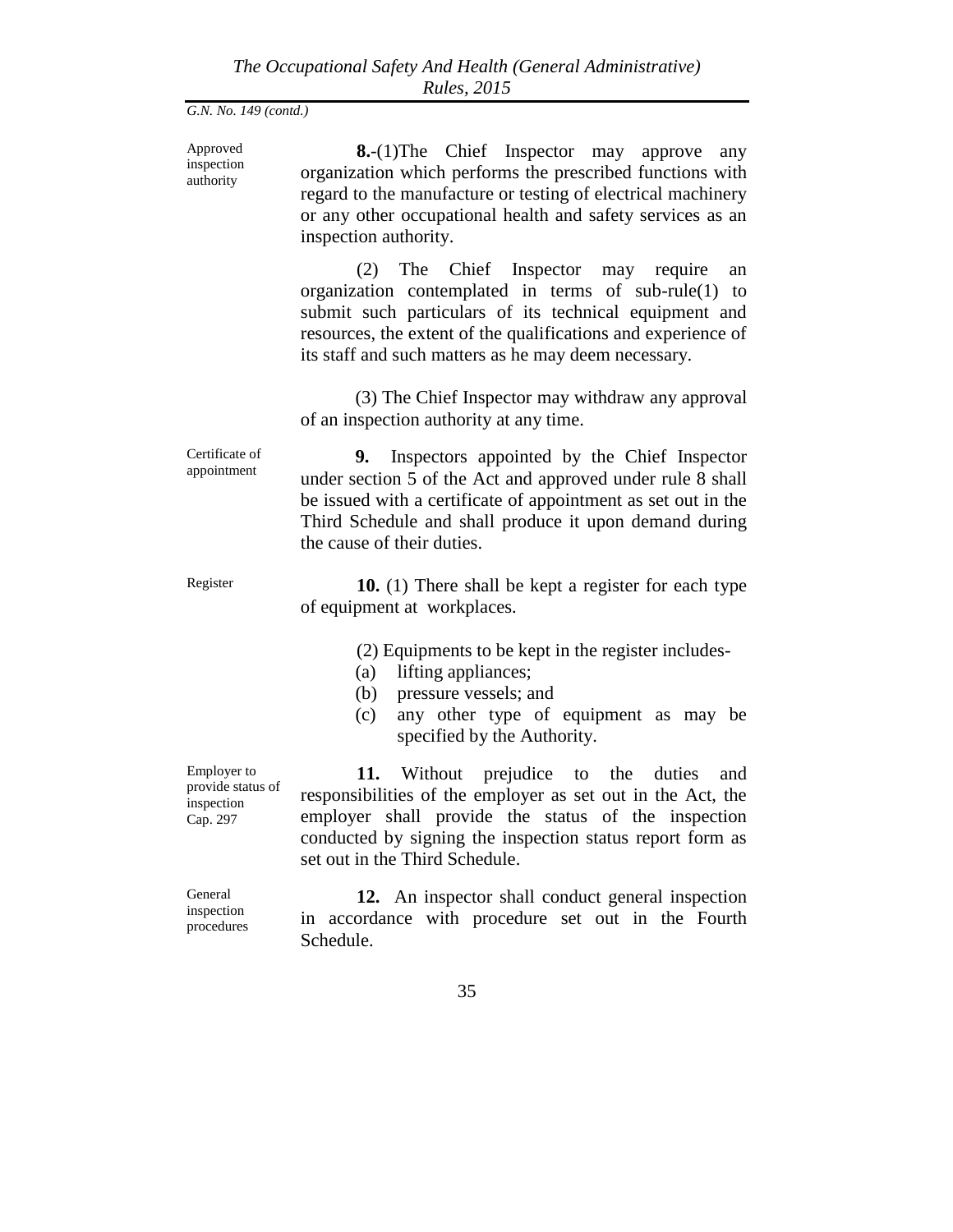Intoxication **13.**-(1) An employer or user shall not permit any person who is or who appears to be under the influence of intoxicating liquor or drugs, to enter or remain at a workplace.

> (2) A person at workplace shall not be under the influence of or have in his possession or partake of or offer any other person intoxicating liquor or drugs.

> (3) An employer or user shall in the case where a person is taking medication, allow such people to perform duties at the workplace if the side effects of such medication do not constitute a threat to the health or safety of the person concerned or other persons at such workplace.

Admittance of persons

**14.**-(1)An employer or user shall not permit a person to enter a workplace where the safety or health of such person is at risk or may be at risk, unless such person enters such workplace with the express or implied permission of, and subject to the conditions laid down by such employer or user:

Provided that the express or implied permission shall not apply in respect of a person entitled by law to enter such premises.

(2) An employer or user shall, if he deems it necessary in the interests of health and safety, put up a notice at every entrance to a workplace prohibiting the entry of unauthorised persons to such premises without the permission of the employer or user.

Exemption **15.** A certificate of exemption issued in terms of section 103 of the Act shall be signed by the Chief Inspector or by an officer acting in his stead.

Health and Safety **Committees**  **16.** An employer shall:

- (a) make a suitable meeting place available for the health and safety committee;
- (b) endorse the recommendations as contemplated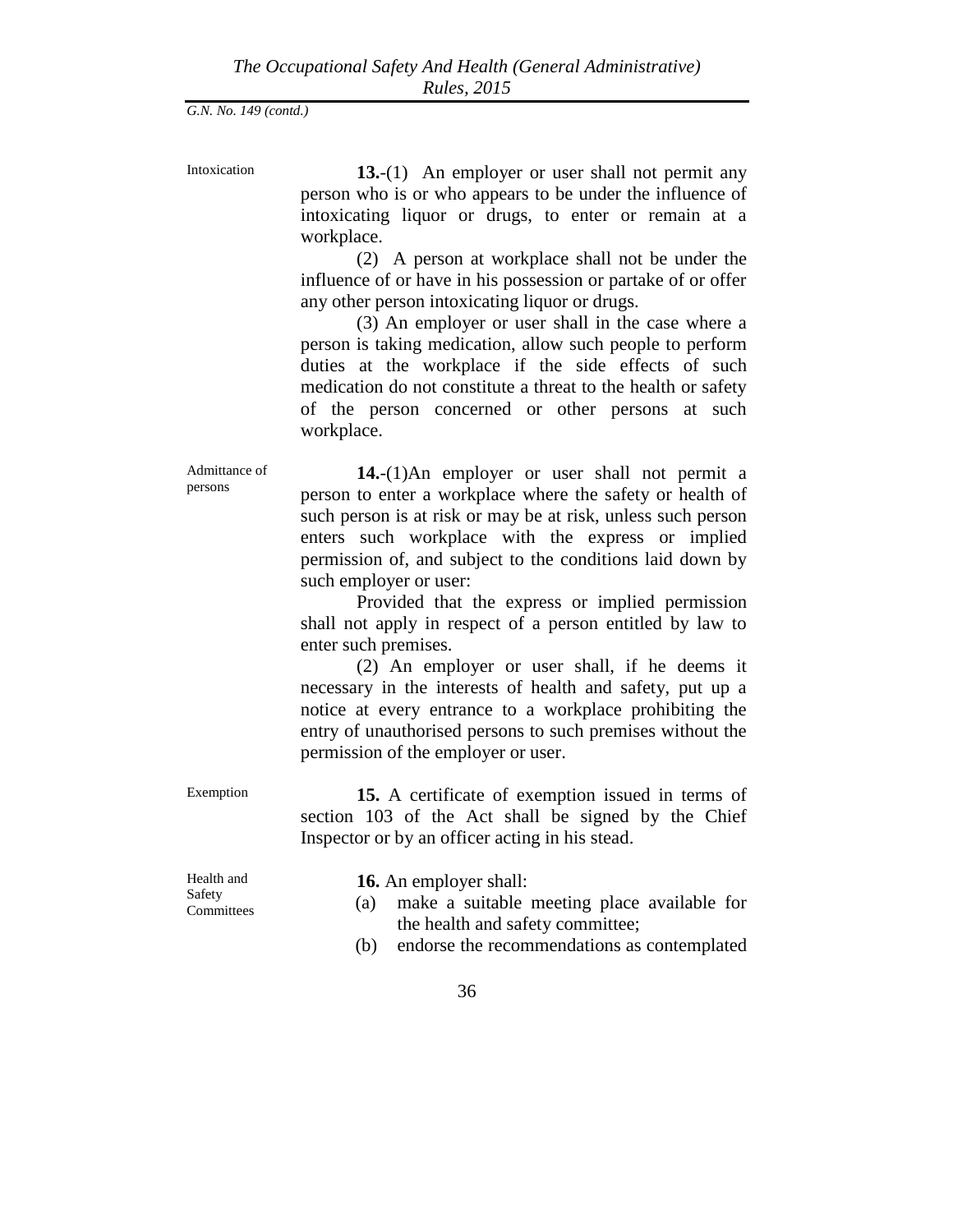in section 11 of the Act or cause such recommendations to be endorsed by a person designated by him;

- (c) ensure that the recommendations as contemplated in paragraph (b) are kept for a period of at least three years;
- (d) ensure protection from discrimination or retaliation in the exercise of their functions under the Act; and
- (e) ensure that the members of the committee are trained on the duties and responsibilities under the Act.

(2) The health and safety committee members shall order the shutdown of an imminently dangerous operation and shall report to immediate supervisor or any other authorised person.

(3)The health and safety committee shall have the right to conduct collective bargaining on occupational health and safety matters.

(4)The health and safety committee shall be consulted in occupational safety and health matters.

Handling of Hazardous Chemical **Substances** 

**17.**-(1) Subject to the provisions of section 67 of the Act, every person who manufactures, imports, sells or supplies any hazardous chemical substance for use at work, shall as far as is reasonably practicable provide the party receiving such substance, free of charge with a material safety data sheet containing all the information with regard to-

- (a) Product and company identification;
- (b) information on ingredients;
- (c) hazards identification;
- (d) first aid measures;
- (e) fire fighting measures;
- (f) accidental release measures;
- (g) handling and storage;
- (h) exposure control or personal protection;
- (i) physical and chemical properties;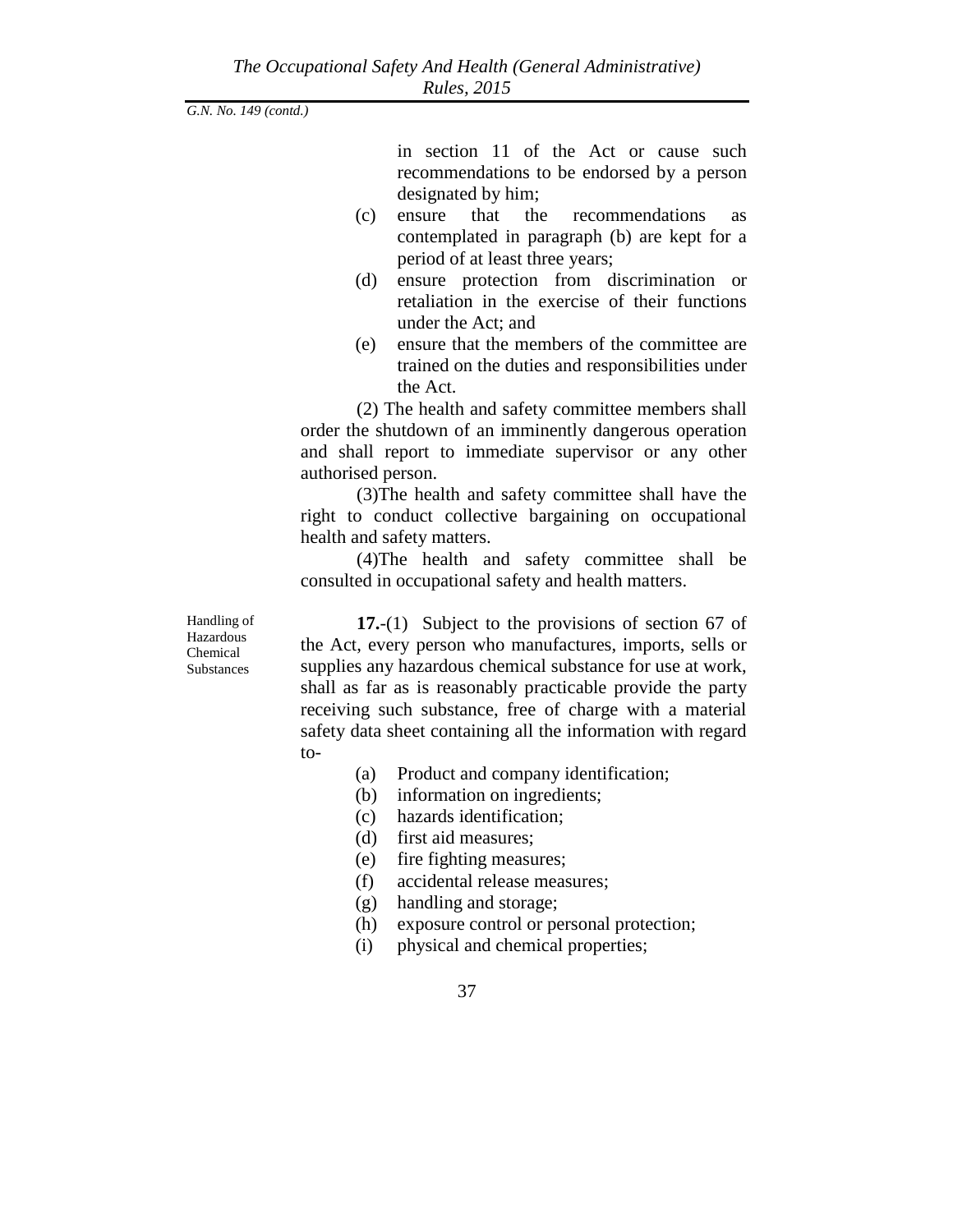- (j) stability and reactivity;
- (k) toxicological information;
- (l) ecological information;
- (m) disposal considerations;
- (n) transport information;
- (o) regulatory information; and
- (p) other relevant information.

(2) Notwithstanding sub rule (1), where it is not reasonably practicable to provide a material safety data sheet, the manufacturer, importer, seller or supplier shall supply the receiver of any hazardous chemical substance with sufficient information to enable the user to take the necessary measures as regards to the protection and health.

(3) An employer shall possess a copy of the relevant material safety data sheets (MSDs) or a copy of sufficient information specified in sub-rule (1) for any hazardous chemical substance for use at work.

(3) An employer shall make the relevant material safety data sheets or sufficient information in plain language, as stipulated in sub-rule (3), available at the request of inspector or any authorised person.

Witnesses at formal inquiry

**18.**-(1) When an inspector is directed to hold a formal inquiry into an incident in terms of section 8 of the Act, he shall notify the employer or user concerned, of the date, time and place, and that their presence shall be required at the inquiry.

(2) The employer or user shall provide the inspector with the names and addresses of witnesses in order that the inspector can summon such witnesses.

(3)The summons issued in terms of sub-rule (2) shall be as set in the form 4 of the Third Schedule:

(4) The summons under this rule may be served by any person authorised by the inspector.

(4)Save as is otherwise provided in these rules, the law governing criminal trials in magistrates' courts shall, with necessary modifications, apply to obtaining the attendance of witnesses at an inquiry under these rules.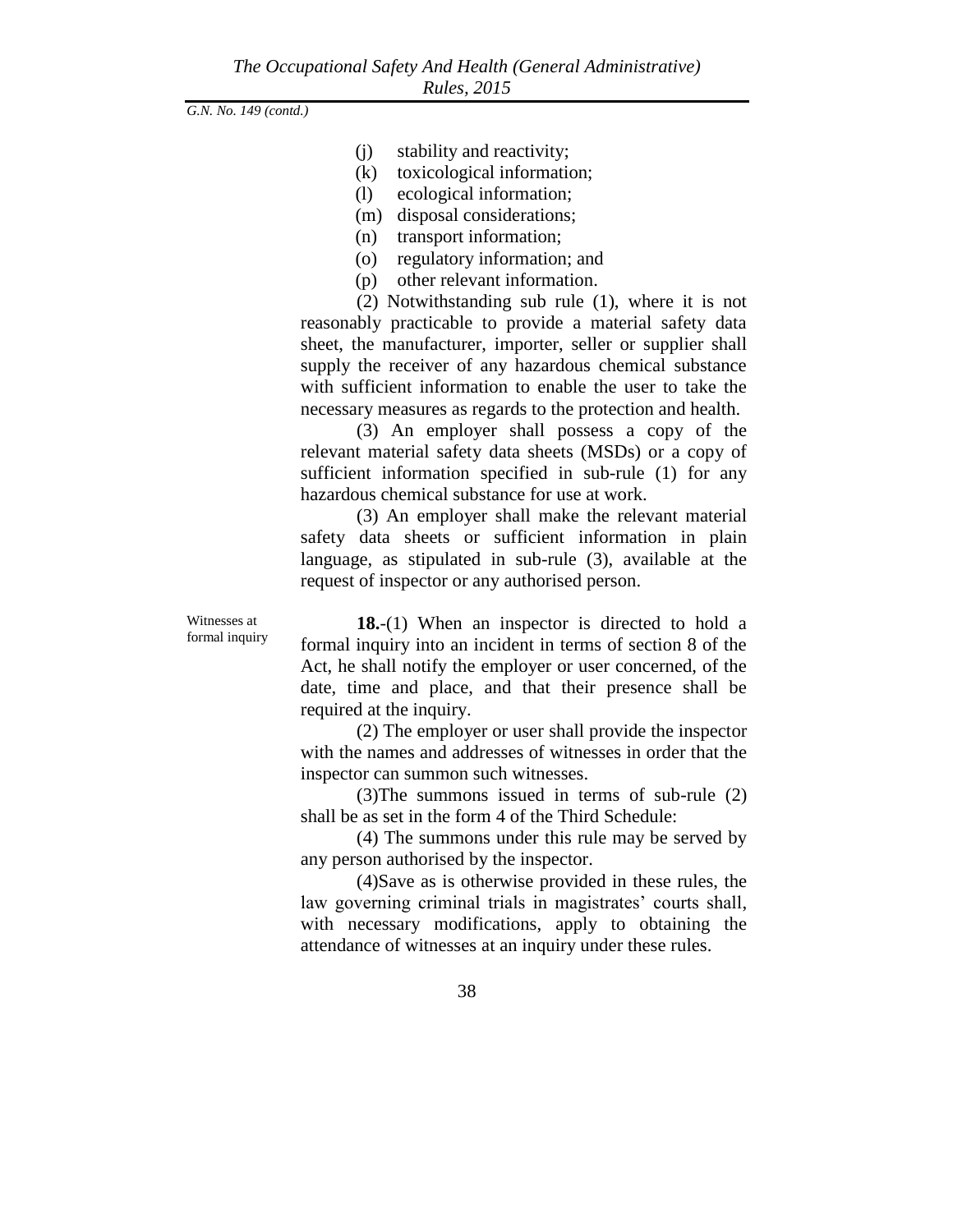(5)Any inquiry under this rule shall be held in public:

Provided that the presiding inspector may exclude from the place where the inquiry is held, any person whose presence is, in his opinion, undesirable or not in the public interest.

> (6) The presiding inspector may designate any person to lead evidence and to examine any witness giving evidence at a formal inquiry;

(7) any person who has an interest in the issue of the formal inquiry may personally or by representative, put such questions to a witness at the inquiry to such extent as the presiding inspector may allow.

(8) the following persons may have an interest as referred to in paragraph (b):

- (i) any person who was injured or suffered damage as a result of the incident forming the subject of the inquiry;
- (ii) the employer or user involved in the incident;
- (iii) any person who in the opinion of the presiding inspector may be held responsible for the incident;
- (iv) a trade union recognised by the employer concerned or any trade union of which a person referred to in subparagraph (i) or (iii) is a member;
- (v) any owner or occupier of any premises where the said incident occurred; and
- (vi) any other person who, at the discretion of the presiding inspector, can prove such interest.
- (7) An inquiry may, if it is necessary or expedient, be adjourned at any time by the presiding inspector.

(8) The inquiry adjourned under paragraph (a) may at any stage be continued by any inspector other than the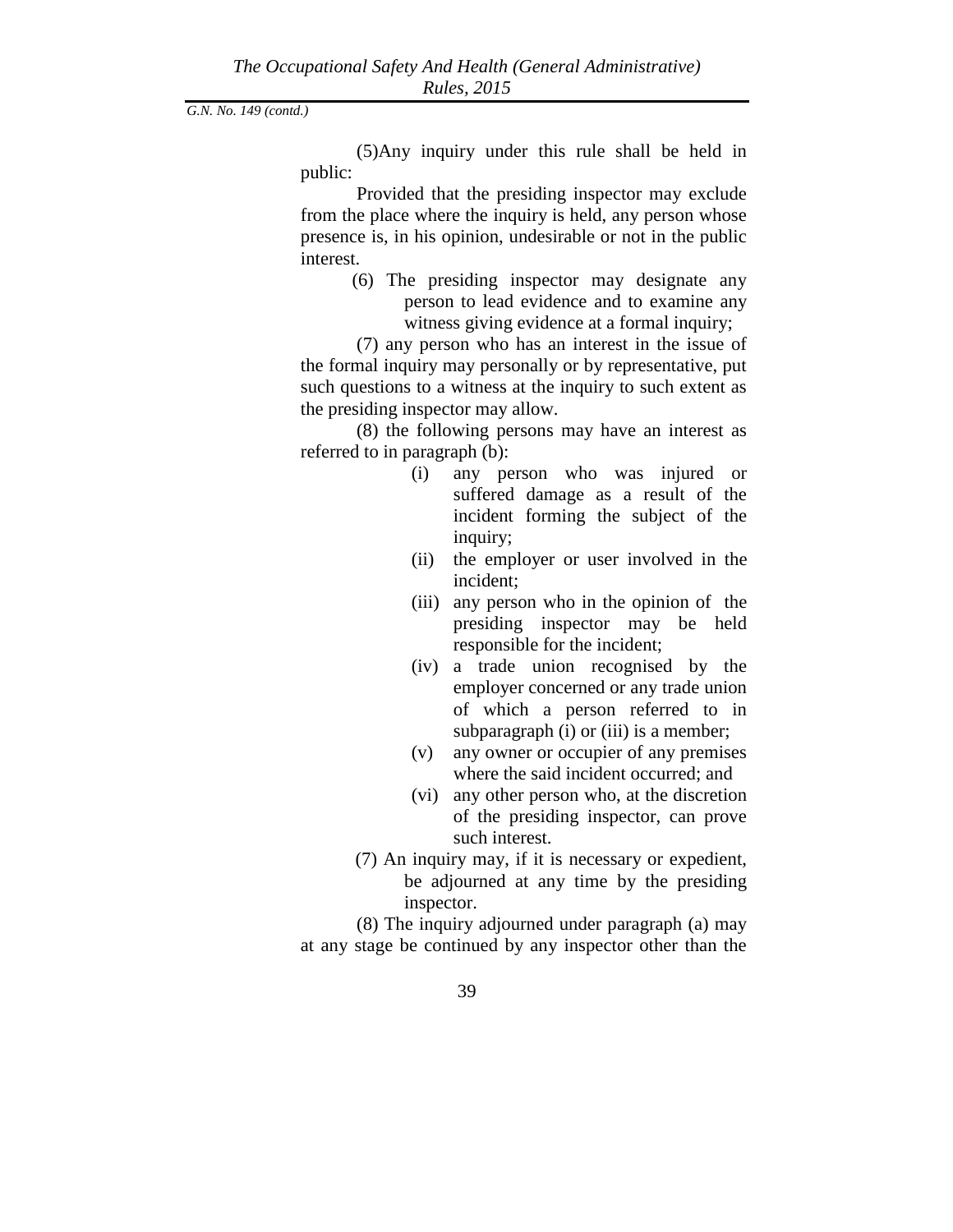inspector before whom the inquiry commenced.

(8) An affidavit made by any person in connection with the incident in respect of which the inquiry is held, shall at the discretion of the presiding be admissible as proof of the facts stated in that affidavit, and presiding inspector may, at his discretion, summon the person who made such an affidavit to give oral evidence at the inquiry or may submit written interrogatories to him for reply, and such interrogatories and any reply thereto purporting to be a reply from such person shall be admissible in evidence at the inquiry:

Provided that the presiding inspector shall afford any person present at the inquiry the opportunity to refute the facts stated in such document, evidence or reply.

(9) where in the course of any inquiry it appears to the presiding inspector that the examination of a witness is necessary and that the attendance of such witness cannot be procured without delay, expenses or inconvenience which the circumstances would be unreasonable, the presiding inspector may dispense with such attendance and may appoint a person to be a commissioner to take the evidence of such witness, in regard to such matters or facts as the presiding inspector may indicate.

(10) A person referred to in sub-rule (8) may appear in person or through a representative.

(10) At the conclusion of an inquiry under this section, the presiding inspector shall compile a written report of the inquiry.

(11) The evidence given in any inquiry under this section shall be recorded and a copy the inquiry shall be submitted by the presiding inspector together with his report to the Chief Inspector.

(12) Nothing contained in this section shall be construed as preventing the institution of criminal proceedings against any person or as preventing any authorised person from issuing a warrant of arrest, whether or not an inquiry has already commenced.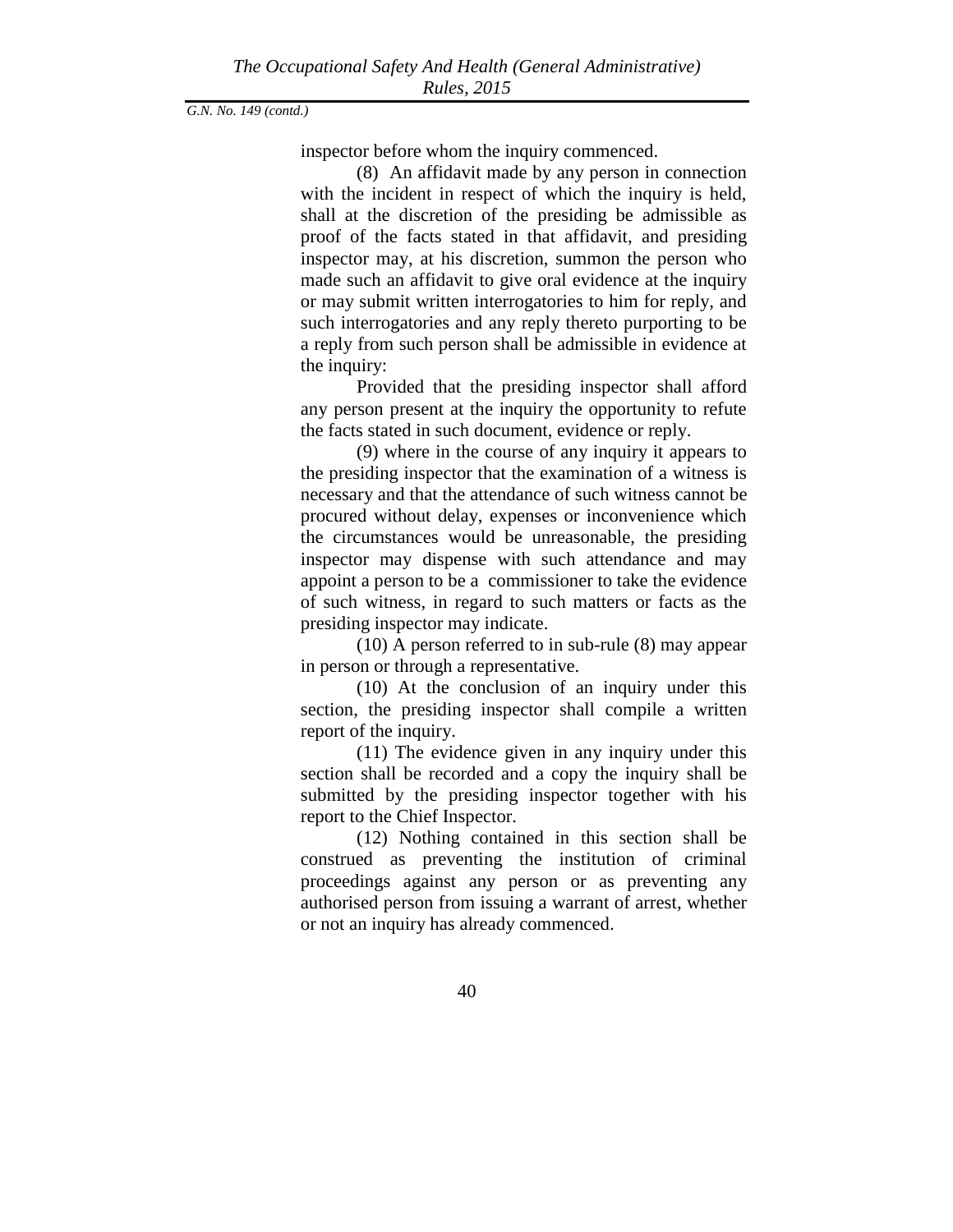Display of substituted notices and signs

**19.** If the provisions of any rule prescribe a particular notice or sign which must be displayed by an employer at a workplace or by a user, the employer or user may, in lieu of the notice or sign, display a corresponding symbolic sign as contained in a safety standard prescribed under section 89 of the Act.

Compound offences

**20.**-(1)-If the employer commits an offence under the Act, the inspector may compound the offences and upon the payment of the penalty the inspector shall produce an offence acknowledgement notice, as set out in OSHA Form 3, of the Second Schedule.

(2) Compound of offences shall include but not be limited to offences and penalties included in the Second Schedule.

Repeal GN. No 111 of 2001

**21.** The Factories (Occupational Safety and Health services fees) Rules are hereby repealed.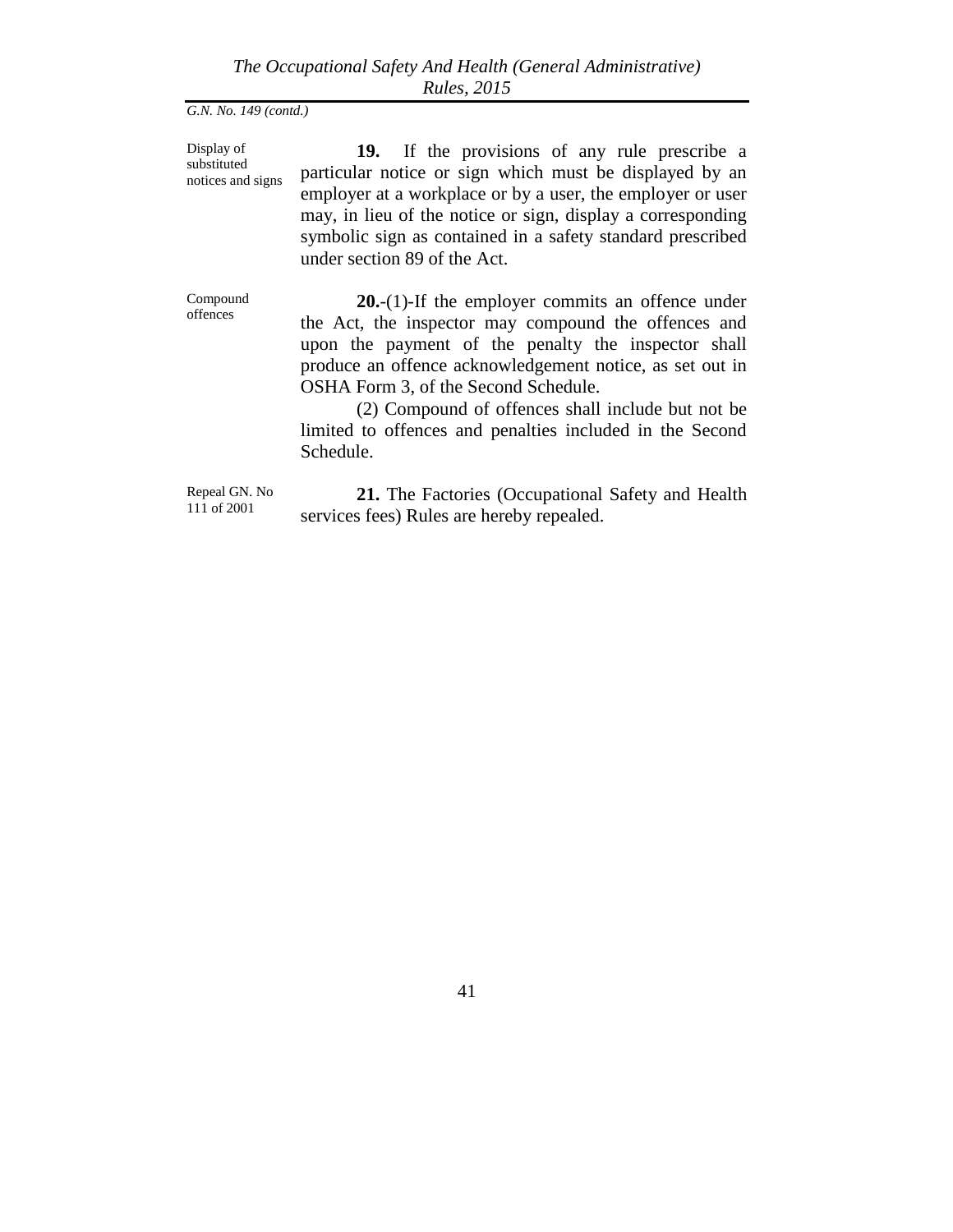## **FIRST SCHEDULE**

\_\_\_\_\_\_\_\_\_\_\_\_\_\_\_\_

\_\_\_\_\_\_\_\_\_\_\_\_\_\_\_\_\_\_\_\_\_ *(Made under rule 3 and 7)*

## WORKPLACES REGISTRATION FEES **Description**

| S/NO           | <b>FIRM CATEGORY</b>     | <b>MICRO</b>        | <b>SMALL</b> | <b>MEDIUM</b> | <b>LARGE</b> |
|----------------|--------------------------|---------------------|--------------|---------------|--------------|
|                |                          |                     |              |               |              |
|                | Total<br>Liability<br>in | $Up$ to 5m          | Between 5m   | Between       | Above 800m   |
|                | <b>TShs</b>              |                     | to $200m$    | 200m<br>to    |              |
|                |                          |                     |              | 800m          |              |
|                | Number of employees      | $\overline{1}$ to 4 | 5 to 49      | 50 to 99      | 100<br>and   |
|                |                          |                     |              |               | above        |
| $\mathbf{1}$   | Agriculture,<br>forestry | 50,000              | 150,000      | 300,000       | 450,000      |
|                | and fishing              |                     |              |               |              |
| $\overline{2}$ | Mining and quarrying     | 200,000             | 600,000      | 1,200,000     | 1,800,000    |
|                |                          |                     |              |               |              |
| 3              | Manufacturing            | 80,000              | 240,000      | 480,000       | 720,000      |
| $\overline{4}$ | Energy<br>and            | 100,000             | 300,000      | 600,000       | 900,000      |
|                | petroleum                |                     |              |               |              |
| 5              | Water<br>supply;         | 100,000             | 300,000      | 600,000       | 900,000      |
|                | sewerage,<br>waste       |                     |              |               |              |
|                | management               |                     |              |               |              |
| 6              | Construction<br>per      | 150,000             | 300,000      | 600,000       | 900,000      |
|                | storey built             |                     |              |               |              |
| $\tau$         | Wholesale and retail     | 50,000              | 150,000      | 300,000       | 450,000      |
|                | trade                    |                     |              |               |              |
| $\overline{8}$ | Transportation<br>and    | 100,000             | 300,000      | 600,000       | 900,000      |
|                | storage                  |                     |              |               |              |
| 9              | Accommodation and        | 100,000             | 300,000      | 600,000       | 900,000      |
|                | food service activities  |                     |              |               |              |
| 10             | Information<br>and       | 100,000             | 300,000      | 600,000       | 900,000      |
|                | communication            |                     |              |               |              |
| 11             | Financial<br>and         | 150,000             | 450,000      | 900,000       | 1,350,000    |
|                | insurance activities     |                     |              |               |              |
| 12             | Real estate activities   | 150,000             | 450,000      | 900,000       | 1,350,000    |
| 13             | Professional,            | 100,000             | 300,000      | 600,000       | 900,000      |
|                | scientific<br>and        |                     |              |               |              |
|                | technical activities     |                     |              |               |              |
| 14             | Administrative<br>and    | 100,000             | 300,000      | 600,000       | 900,000      |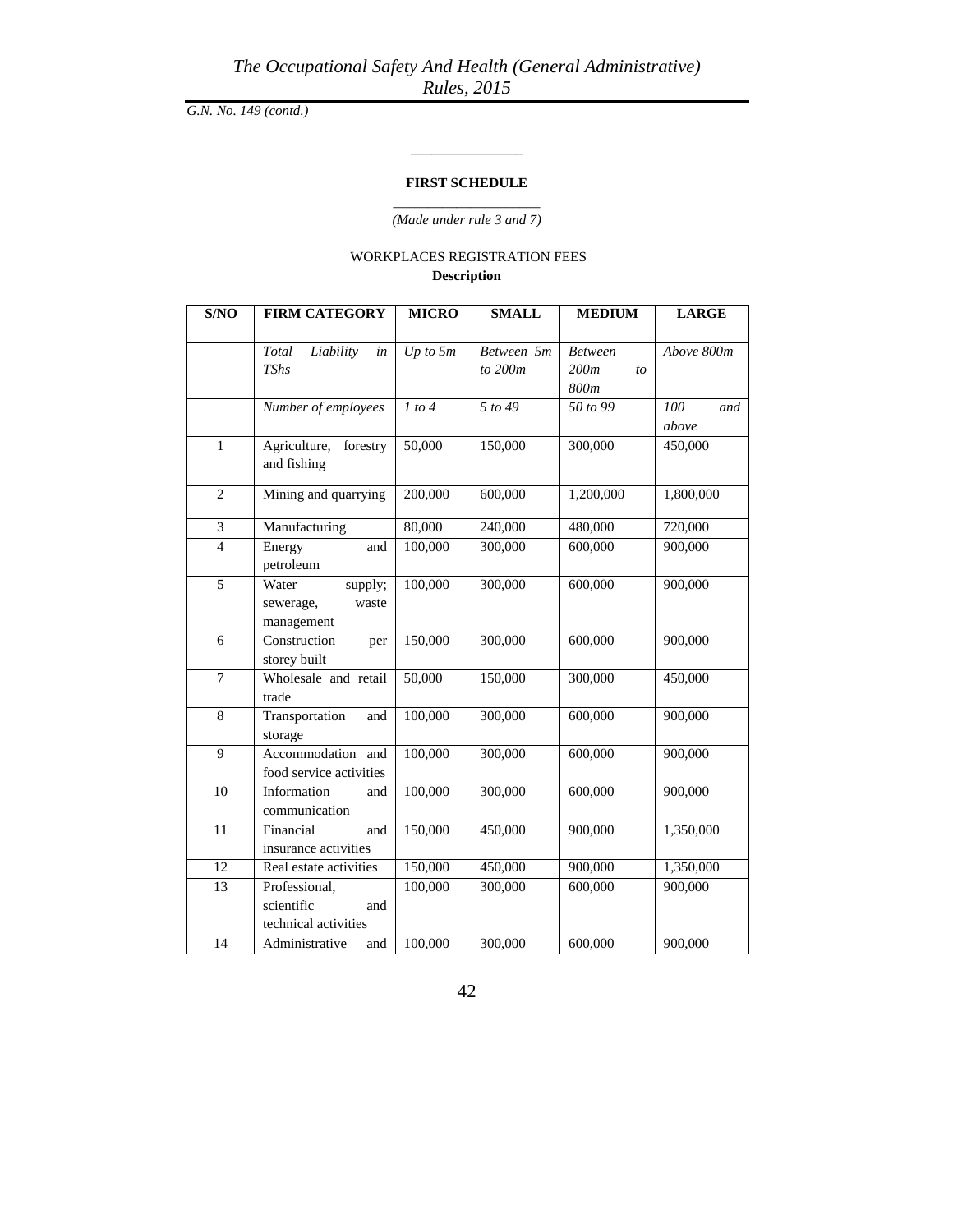# *The Occupational Safety And Health (General Administrative) Rules, 2015*

*G.N. No. 149 (contd.)*

|    | support<br>service<br>activities                                       |         |         |         |           |
|----|------------------------------------------------------------------------|---------|---------|---------|-----------|
| 15 | Public administration<br>and<br>parastatal<br>organizations            | 100,000 | 300,000 | 600,000 | 900,000   |
| 16 | Education                                                              | 100,000 | 300,000 | 600,000 | 900,000   |
| 17 | health<br>Human<br>and<br>social work activities                       | 50,000  | 150,000 | 300,000 | 450,000   |
| 18 | entertainment<br>Arts,<br>and recreation                               | 50,000  | 150,000 | 300,000 | 450,000.0 |
| 19 | service<br>Other<br>activities                                         | 50,000  | 150,000 | 300,000 | 450,000.0 |
| 20 | of<br>Activities<br>extraterritorial<br>organizations<br>and<br>bodies | 50,000  | 150,000 | 300,000 | 450,000.0 |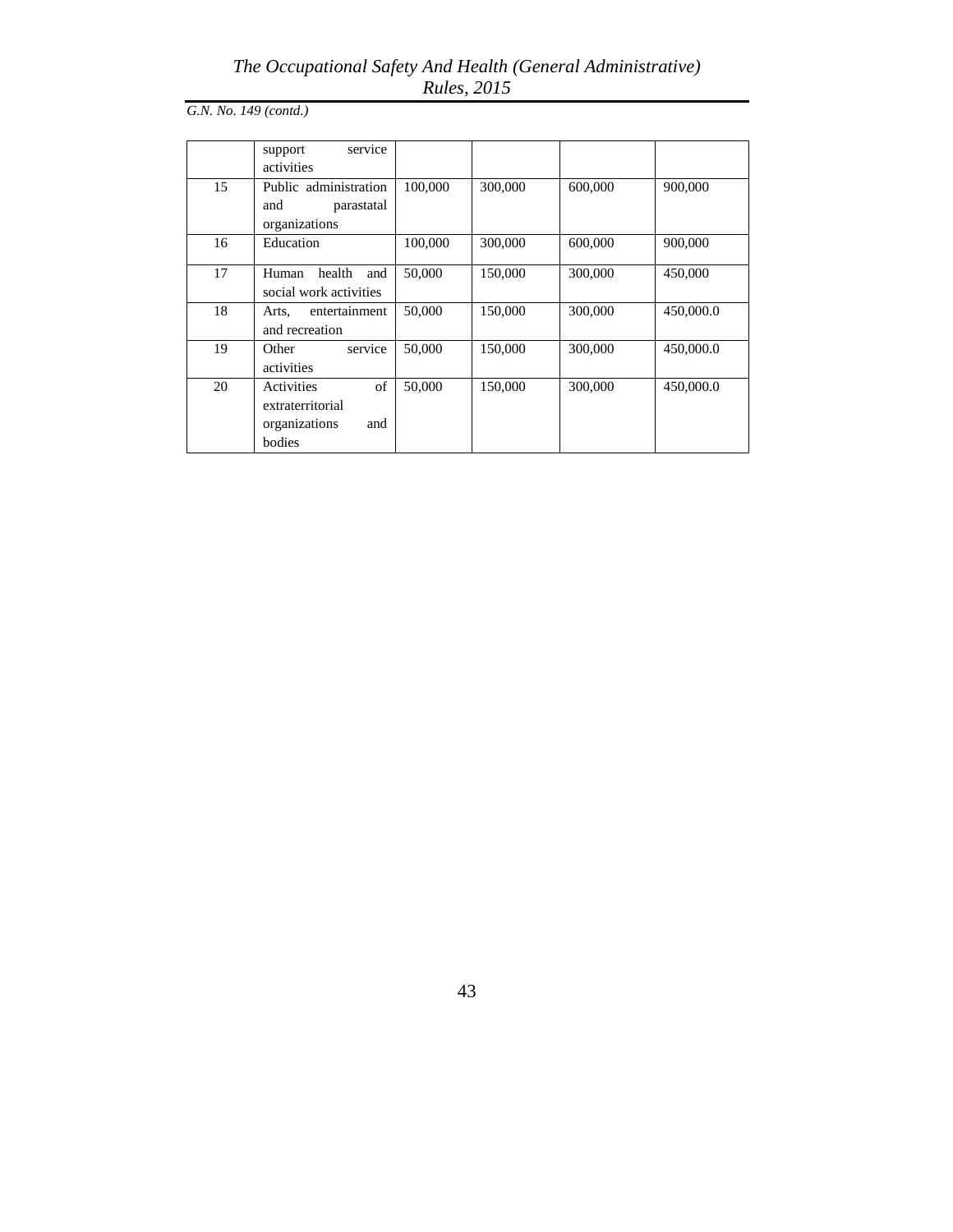### **OCCUPATIONAL SAFETY AND HEALTH GENERAL INSPECTION FEES**

General inspection fees shall be charged as 80% of the registration fees annually.

#### **OCCUPATIONAL HEALTH AND SAFETY CONSULTANCY FEE**

OHS Consultancy and expert services shall be charged TShs. 450,000 per expert per day. Reimbursable expenses, travelling and accommodation expenses shall be charged as per the actual expenses incurred.

## **OCCUPATIONAL HEALTH AND SAFETY TRAINING FEES Description**

Training on OHS matters shall be charged TShs 150,000 per day for residents and TShs300,000 per day for non-resident. However, specialized training courses fees will be determined depending with cost of the courses.

## **INVESTIGATION OF ACCIDENT AND NEAR MISSES FEES Description**

Investigation of accident and near misses fees shall be charged as TShs. 500,000 per day per expert.

#### **SCRUTINY OF WORKPLACE DRAWING/PLANS FEES Description**

Scrutiny of workplace drawings/ plans shall be charge Tsh.300, 000 per hour per drawing.

## **OCCUPATIONAL HEALTH SERVICES FEES Description** (per worker) Fees in TShs

| <b>Medical Examination Consultation</b> | $20,000$ per worker |
|-----------------------------------------|---------------------|
| Audiometry                              | 15,000 per worker   |
| Lung function test                      | 25,000 per worker   |
| Vision test                             | 15,000 per worker   |
| Peek Expiratory Flow test               | $10,000$ per worker |
| Allergy test                            | $25,000$ per worker |
|                                         |                     |

*Patch tests and Laboratory analysis will be charged as per current prevailing costs.*

# **INDUSTRIAL HYGIENE MEASUREMENTS FEES Description** Fees in TShs

| Noise measurements per point  | 60,000  |
|-------------------------------|---------|
| Noise measurements per person | 100,000 |

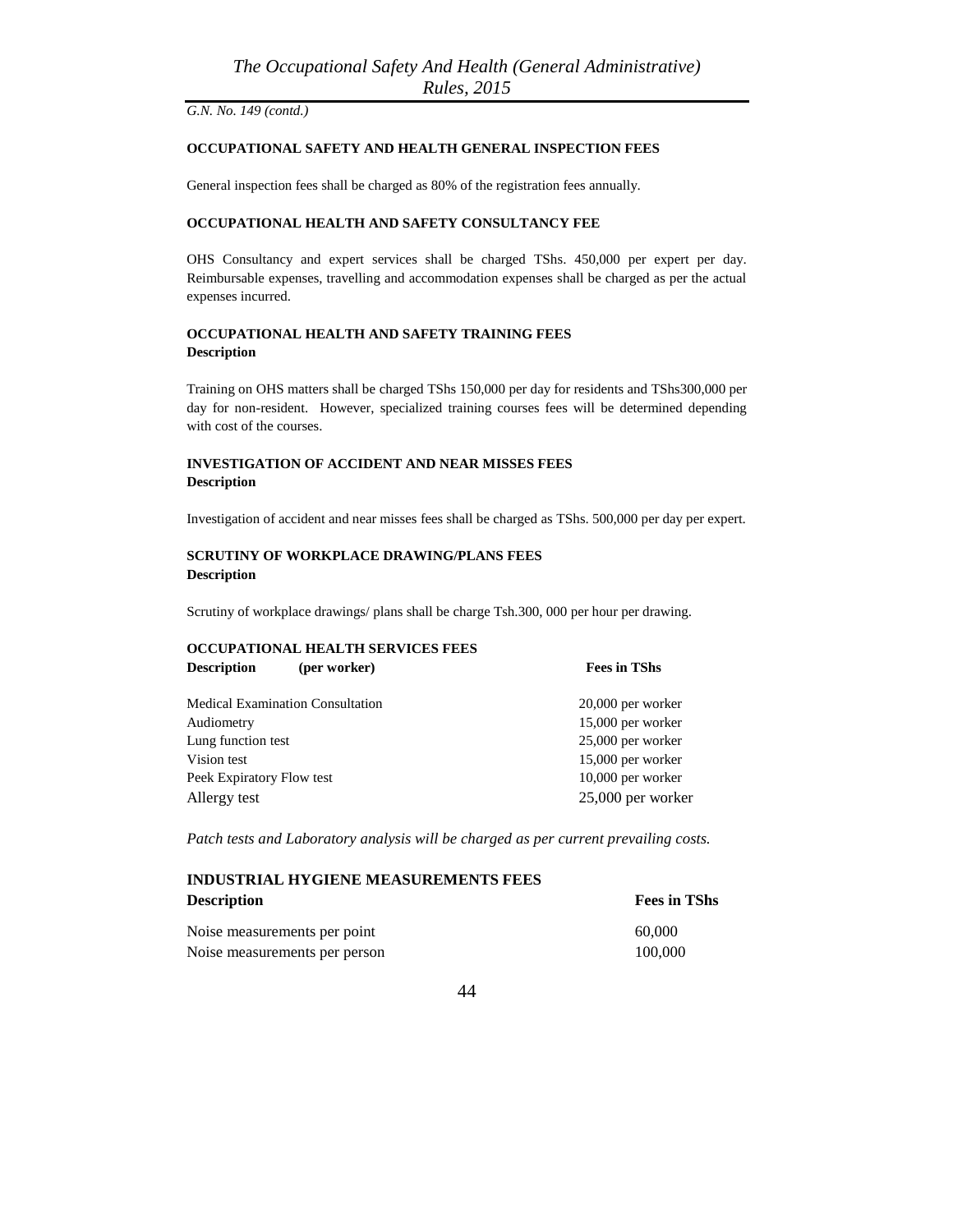| 60,000  |
|---------|
| 120,000 |
| 60,000  |
| 350,000 |
| 60,000  |
| 200,000 |
| 60,000  |
| 200,000 |
| 200,000 |
|         |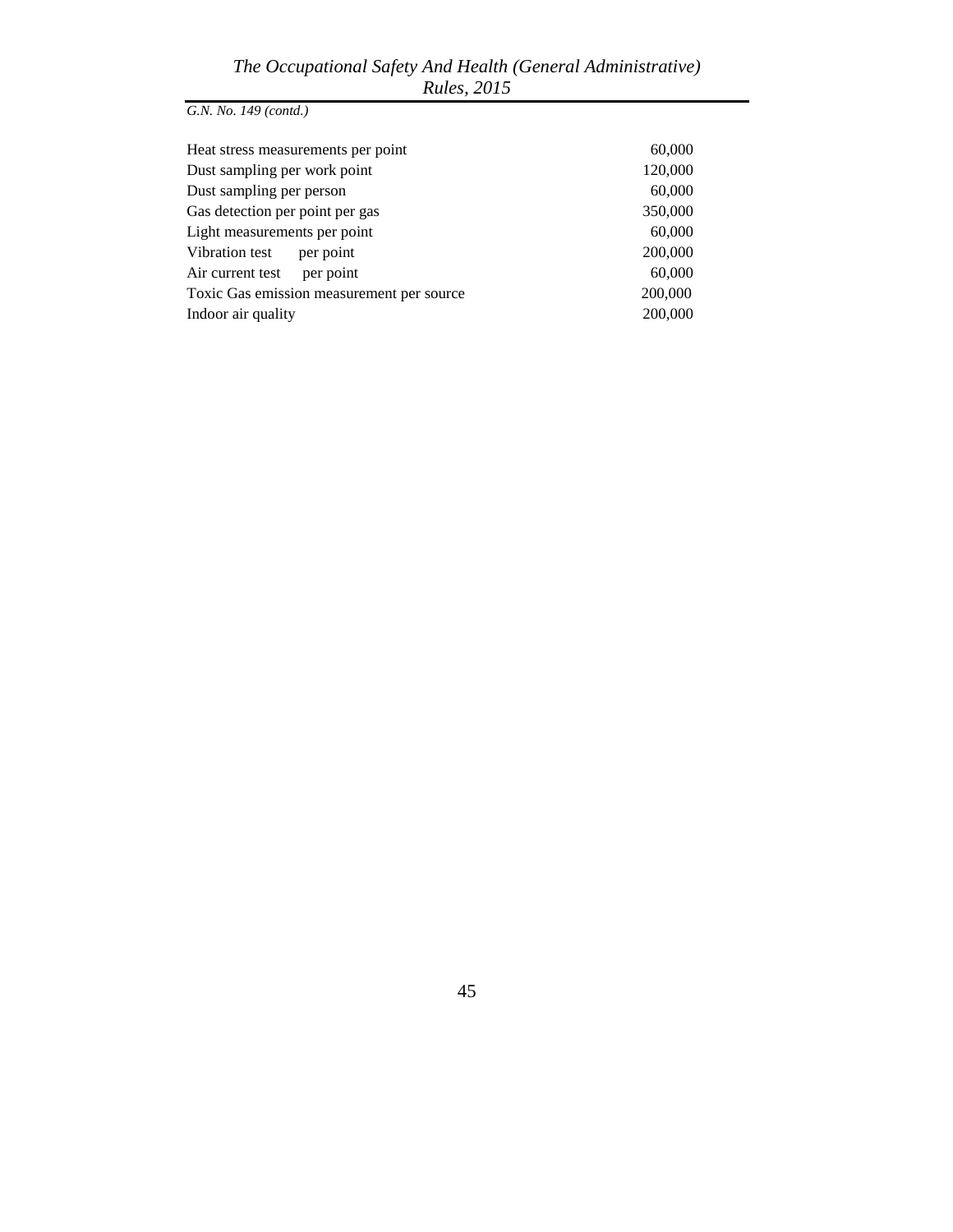## **ERGONOMICS INSPECTION FEES Description**

Ergonomic inspection fees shall be charged as 80% of the current registration fee.

## **ELECTRICAL TESTS FEES Description**

|  |  | <b>Fees in TShs</b> |
|--|--|---------------------|
|--|--|---------------------|

| Polarity test per point          | 50,000  |
|----------------------------------|---------|
| Continuity test per point        | 50,000  |
| Earth resistance test per point  | 150,000 |
| Insulation test per point        | 200,000 |
| Electromagnetic field (EMF) test | 300,000 |

## **INSPECTION OF BOLERS AND PRESSURE VESSELS FEES**

| <b>Description</b>                                       | <b>Basic Fees</b> | hydraulic | under pressure |
|----------------------------------------------------------|-------------------|-----------|----------------|
|                                                          |                   | test Fees | test Fees      |
| Steam boiler above 40ton/hr                              | 800,000           | 200,000   | 200,000        |
| Steam boiler between 20 and 40ton/hr                     | 600,000           | 200,000   | 200,000        |
| Steam boiler between 10 and 19ton/hr                     | 600,000           | 100,000   | 100,000        |
| Steam boiler between 5 and 9ton/hr                       | 400,000           | 100,000   | 100,000        |
| Steam boiler between 1 and 5ton/hr                       | 300,000           | 125,000   | 125,000        |
| Steam boiler less than 1ton/hr                           | 100,000           | 80,000    | 120,000        |
| Each hot water boiler                                    | 100,000           | 100,000   | 100,000        |
| Each economizer or each super heater                     | 100,000           | 80,000    | 80,000         |
| steam jacket vessel of a diameter                        | 100,000           | 50,000    | 50,000         |
| Each steam receiver or steam jacket vessel of a diameter |                   |           |                |
| Less than 60cm(steam heater, header, exchanger)          | 100,000           | 50,000    | 50,000         |
| Each air receiver of a diameter of 75cm or over          | 100,000           | 50,000    | 50,000         |
| Each air receiver of a diameter less than 75cm           | 100,000           | 50,000    | 50,000         |
| Each medical sterilizing boiler (autoclave) of less than |                   |           |                |
| 60cm in diameter                                         | 100,000           | 50,000    | 50,000         |
| Each steam tube oven                                     | 50,000            | 50,000    | 50,000         |
| Any other pressurised vessel (Tanks)                     | 100,000           | 50,000    | 50,000         |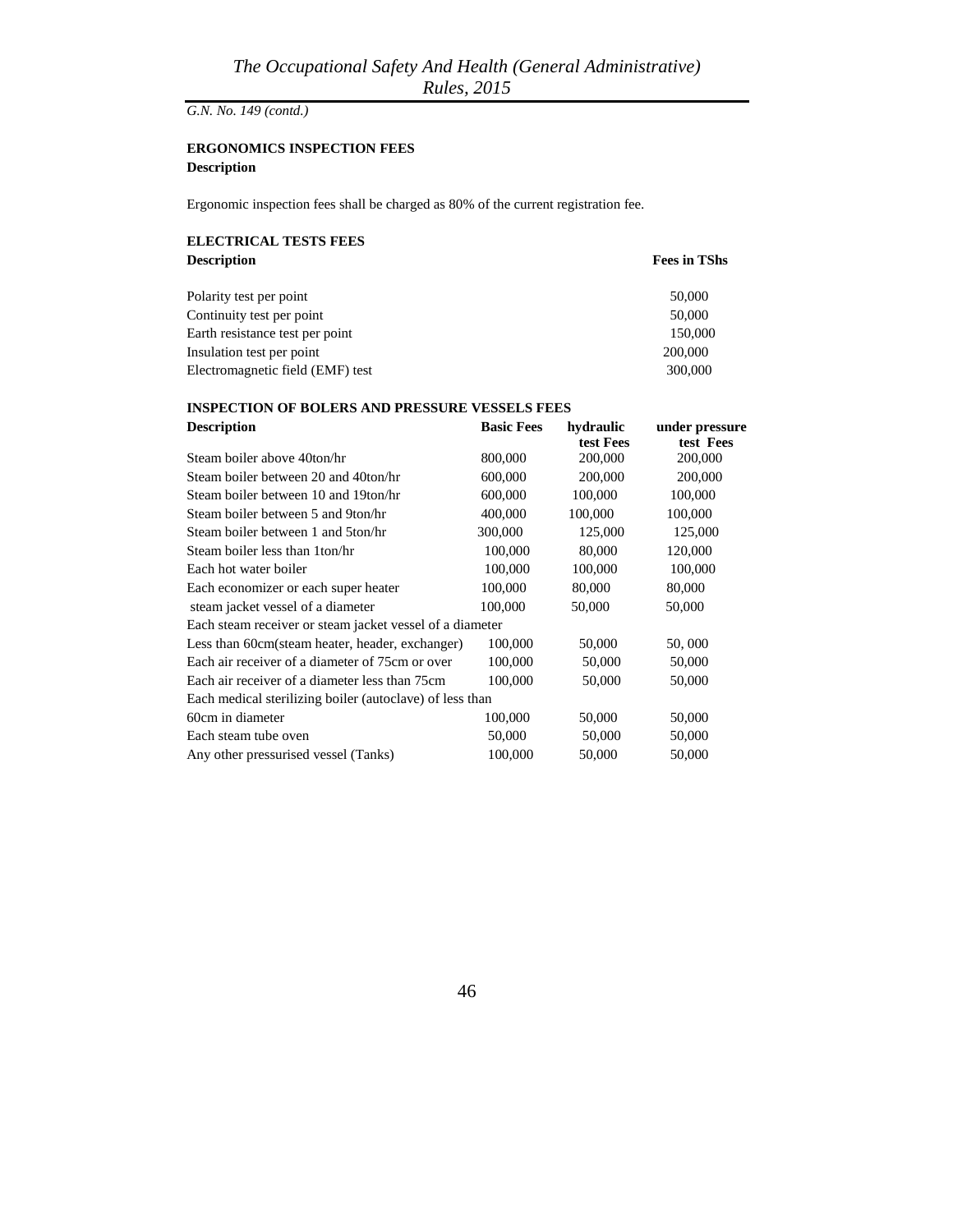## INSPECTION OF LIFTING EQUIPMENT FEES

| <b>Description</b>                     | <b>Fees in TShs</b> |
|----------------------------------------|---------------------|
| Passenger lift (per number of persons) |                     |
| More than 20 persons                   | 300,000             |
| Between 11 to 15 persons               | 250,000             |
| Between 6 to 10 persons                | 200,000             |
| Between 3 to 5 persons                 | 150,000             |
| Between 0 to 2 persons                 | 100,000             |

*NB: This inspection will be done twice annually or any time when need arises.*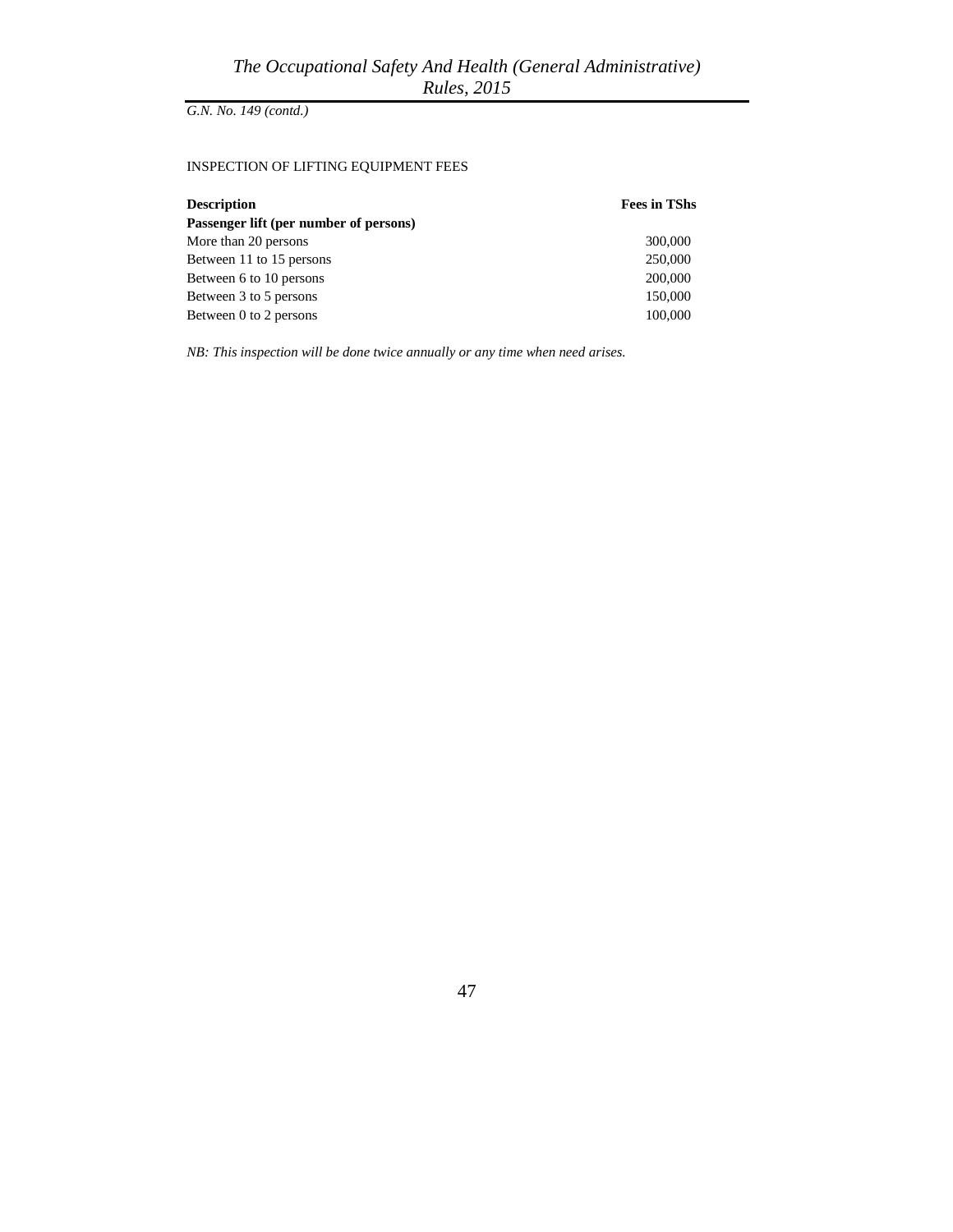## **POWERED OPERATED CRANES/ HOISTS AND OTHER POWERED LIFT EQUIPMENT**

| <b>Description</b>                           | <b>Fees in TShs</b>   |  |
|----------------------------------------------|-----------------------|--|
| Over 100 tons capacity                       | 300,000               |  |
| Between 70 tons and 100 tons capacity        | 250,000               |  |
| Between 50 tons and 70 tons capacity         | 200,000               |  |
| Between 30 tons and 50 tons capacity         | 175,000               |  |
| Between 10 tons and 30 tons capacity         | 150,000               |  |
| Between 5 tons and 10 tons capacity          | 120,000               |  |
| Between 1 ton and 5 tons capacity            | 100,000               |  |
| Below 1 ton capacity                         | 80,000                |  |
| Manually operated lifting equipment          |                       |  |
| Over 5 tons capacity                         | 20,000                |  |
| Between 1 ton and 5 tons capacity            | 10,000                |  |
| Below 1 ton capacity                         | 10,000                |  |
| <b>INSPECTION OF GAS INSTALLATION FEES</b>   |                       |  |
| <b>Description</b>                           | <b>Fees in TShs</b>   |  |
| Inspection of Gas installation per station   | 200,000               |  |
| FEES FOR OSH RISK ASSESSMENT                 |                       |  |
| OSH risk assessment                          | 450,000<br>per man    |  |
| hour                                         |                       |  |
| FEES FOR OSH IMPACT ASSESSMENT               |                       |  |
| OSH impact assessment                        | 450,000<br>per<br>man |  |
| hour                                         |                       |  |
| FEES FOR OSH POST TENDER QUALIFICATION       |                       |  |
| OSH Post tender qualification audit          | 450,000 per man       |  |
| hour                                         |                       |  |
| FEES FOR APPROVAL OF TRAINING MANUALS        |                       |  |
| Approval of training manuals                 | 500,000 per manual    |  |
| <b>FEES FOR OTHER SERVICES</b>               |                       |  |
| <b>Description</b>                           | <b>Fees in TShs</b>   |  |
| Application fee for private service provider | 100,000               |  |
| Duplicate certificate                        | 50,000                |  |
| Workplace general register                   | 50,000                |  |
| Safety sign materialper piece                | 15,000                |  |
| Abstract                                     | 50,000                |  |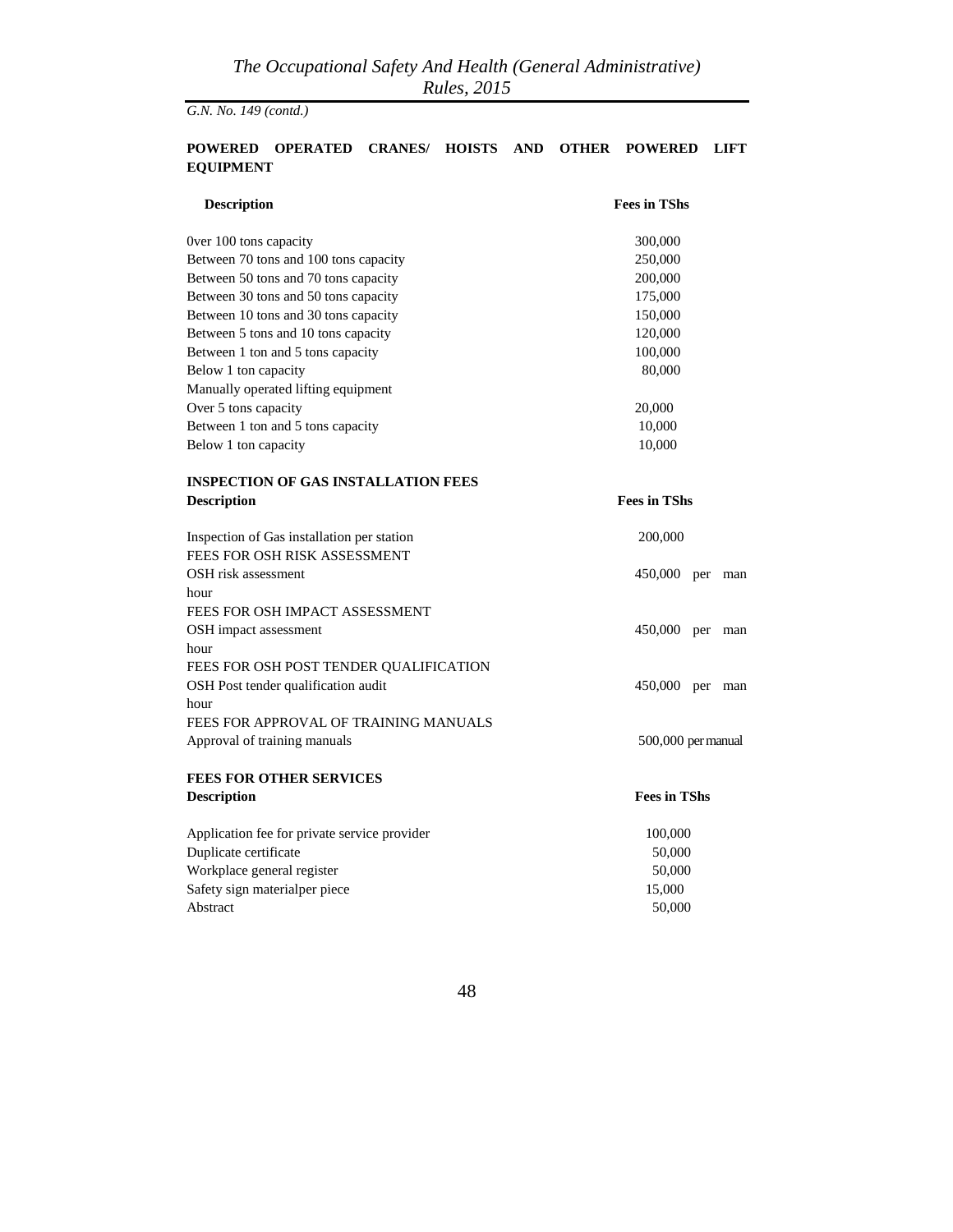## **SECOND SCHEDULE** \_\_\_\_\_\_\_\_\_\_\_\_\_\_\_\_\_\_\_\_

\_\_\_\_\_\_\_\_\_\_\_\_\_\_\_\_

*(Made under rule 20)*

| S/N | OFFENCES TO BE COMPOUNDED                                                                                                | <b>AMOUNT IN TSHS</b> |
|-----|--------------------------------------------------------------------------------------------------------------------------|-----------------------|
| 1.  | obstruct an inspector in the execution of his duties, Sect $6(3)(c)$                                                     | 1,000,000             |
| 2.  | Safety and Health Reps(1 safety rep for every 100 employees in                                                           |                       |
|     | offices &shops)                                                                                                          | 200,000               |
| 3.  | (1 safety rep for 50 employees in a factory) Sect 11<br>Registration of factories and workplaces (non-registration while |                       |
|     | operating) Sect 16                                                                                                       | 1,000,000             |
| 4.  | Notification of closure or change of occupier or industry (non-                                                          |                       |
|     | notification) Sect 20                                                                                                    | 1,000,000             |
| 5.  | Construction after approval of drawings (construction without                                                            |                       |
|     | approval) Sect 22                                                                                                        | 1,000,000             |
| 6.  | Medical Examination (absence of periodical medical examination)                                                          |                       |
|     | Sect 24                                                                                                                  | 1,000,000             |
| 7.  | Training supervision and research (training to be conducted at                                                           |                       |
|     | least once every two years, all exposed workers are instructed on                                                        |                       |
|     | the hazards prevailing, safety measures taken to avoid injury- non                                                       |                       |
|     | -compliance) Sect 34 (2).                                                                                                | 1,000,000             |
| 8   | Cranes and other lifting machines, (2) examination of the                                                                |                       |
|     | machines at least once in every twelve months Sect 39                                                                    | 200,000               |
| 9.  | Maximum working load (operation of lifting machines without                                                              |                       |
|     | training/competence- (training by a competent authority) Sect 40.                                                        | 1,000,0000            |
|     | (4) Operation by person under 18 not allowed.                                                                            | 500,000               |
| 10. | Register of chains, ropes other lift tackles, cranes etc. (absence of                                                    | 500,000               |
| 11. | register)                                                                                                                | 500,000/              |
|     | Register of chains, ropes other lifting tackles, cranes and other<br>lifting machines                                    |                       |
|     | no register at the workplace of the machines Sect 41                                                                     |                       |
| 12. | Reporting on plants due for inspection Sect 42                                                                           | 200,000               |
| 13. | Safe means of access and safe working place.                                                                             | 200,000               |
|     | all floors, steps, stairs, ladders, covers and gangways are<br>(a)                                                       |                       |
|     | constructed of sound material and properly maintained;                                                                   |                       |
|     | Sect 43                                                                                                                  |                       |
|     | Safe floors per floor area                                                                                               | 200,000               |
|     | <b>Steps</b>                                                                                                             | 200,000               |
|     | <b>Stairs</b>                                                                                                            | 200,000               |
|     |                                                                                                                          |                       |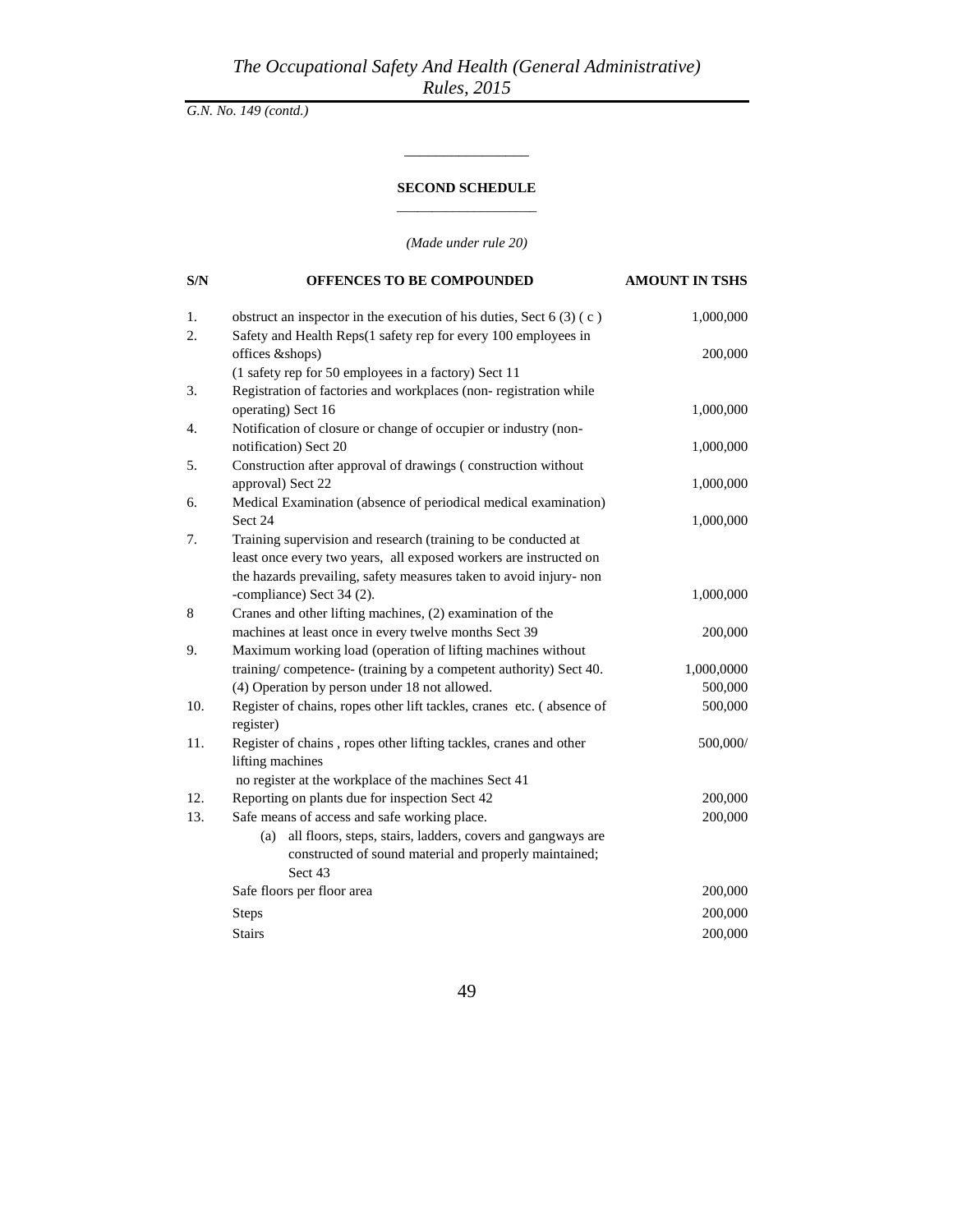|     | Ladders                                                                                                                                                                                                         |  | 200,000            |
|-----|-----------------------------------------------------------------------------------------------------------------------------------------------------------------------------------------------------------------|--|--------------------|
|     | Covers                                                                                                                                                                                                          |  | 200,000            |
|     | gangways                                                                                                                                                                                                        |  | 200,000            |
|     | (b) all openings in floors are being securely fenced, or<br>when not in use shall be kept covered;<br>Non fencing or covering of floors                                                                         |  | 200,000<br>200,000 |
|     |                                                                                                                                                                                                                 |  |                    |
|     | (c) there are maintained and safe means of access to every<br>place at which any person has at any time to work;<br>a handrail is provided                                                                      |  | 200,000            |
|     | for every staircase in a structure affording a means of<br>(d)<br>exit from, if the staircase has an open side,                                                                                                 |  | 200,000            |
|     | (ii) for every staircase having two open sides and shall<br>be maintained on both sides;                                                                                                                        |  | 200,000            |
|     | (e) sufficient clear and unobstructed space shall be<br>maintained at every machine or plant while in motion to<br>enable the work to be carried out without unnecessary<br>risk:                               |  | 200,000            |
|     | (f)<br>every teagle opening or similar doorway used for<br>hoisting or lowering goods or materials, are securely<br>fenced, and are provided with a secure hand-hold on<br>each side of the opening or doorway. |  | 200,000            |
|     | lack of such safe means of access per each place/work<br>area                                                                                                                                                   |  | 200,000            |
| 14. | non examination of a used steam boiler Sect 47 (6)                                                                                                                                                              |  | 1,000,000          |
|     | Non-compliance in terms of certificate specifying the maximum<br>permissible pressure                                                                                                                           |  | 500,000            |
| 15. | Prevention of fire (lack of appropriate fire extinguishers and<br>escape exists) Sect 50.                                                                                                                       |  | 500,000            |
| 16. | Supply of drinking water (lack of clean uncontaminated drinking<br>water) Sect 54                                                                                                                               |  | 500,000            |
| 17. | Sanitary conveniences (lack of sufficient sanitary convenience, to                                                                                                                                              |  |                    |
|     | consider invalids, women ) Sect 55.                                                                                                                                                                             |  | 500,000            |
| 18. | Washing facilities (lack of appropriate washing facilities) Sect 56                                                                                                                                             |  | 500,000            |
| 19. | Accommodation for clothing ( to be separate and clean) Sect 57                                                                                                                                                  |  | 500,000            |
| 20. | First Aid (Lack of first aid facilities and medication) Sect 58.                                                                                                                                                |  | 500,000            |
| 21. | Facilities for sitting (lack of appropriate sitting facilities) Sect 59                                                                                                                                         |  | 500,000            |
| 22. | Risk assessment (lack of report for a period of three years) Sect<br>60                                                                                                                                         |  | 1,000,000          |
| 23. | Provision of protective equipment lack of appropriate PPE, per<br>person Sect 62, 63                                                                                                                            |  | 50,000/            |
| 24. | Safety of electrical installations and apparatus lack of electrical                                                                                                                                             |  |                    |
|     | inspection every twelve months Sect 66.                                                                                                                                                                         |  | 500,000            |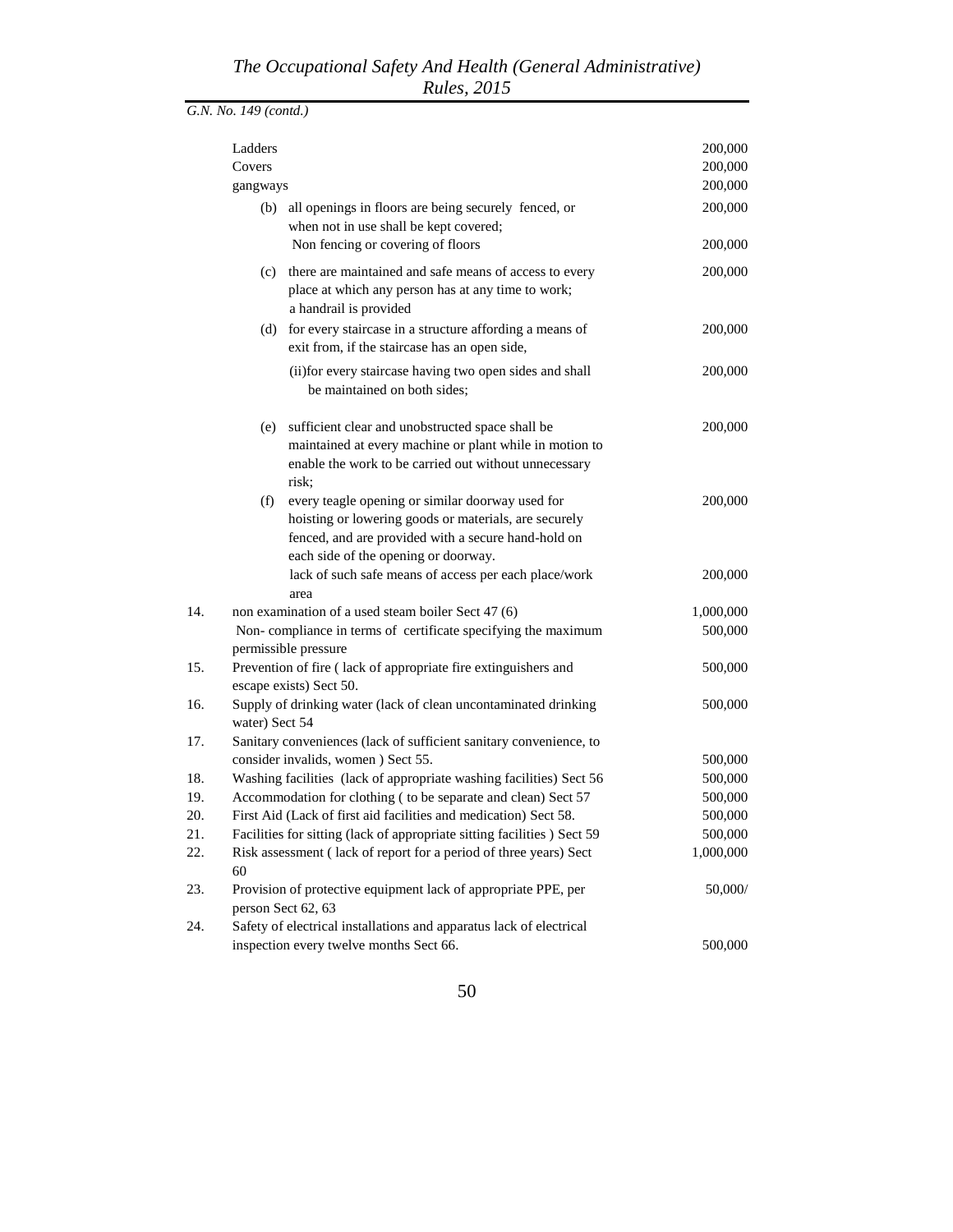| 25. | Provision of safety data sheet Sect 74 (2)                  |           |
|-----|-------------------------------------------------------------|-----------|
|     | non-submission to the Chief Inspector                       | 200,000   |
| 26. | Labelling of hazardous chemicals Sect 75 (b)                |           |
|     | Lack of register or list of chemicals in the workplace      | 500,000   |
| 27. | Preparation of policy Sect 96.                              | 500,000   |
|     | Lack of workplace OSH policy<br>a)                          |           |
|     | non display of policy<br>b)                                 | 500,000   |
| 28. | Notification of incidents or occupational diseases Sect 101 | 1,000,000 |
|     |                                                             | (minimum) |
|     | failure to submit report within 24 hours<br>a)              | 1,000,000 |
|     | b)<br>failure to submit report within seven days            | 1,000,000 |
|     | Lack of written report<br>c)                                | 1,000,000 |
|     | non-submission to the authority<br>d)                       | 500,000   |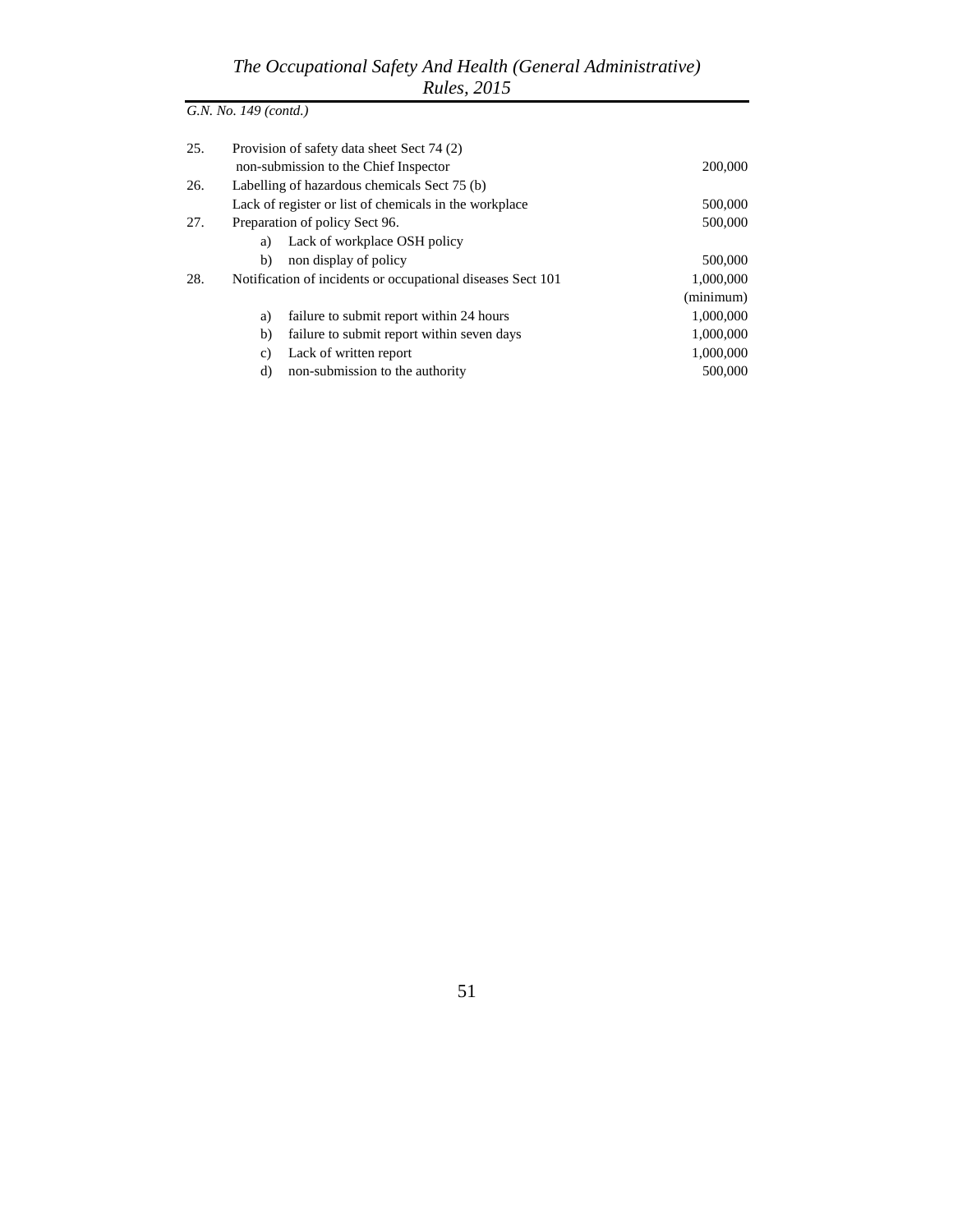#### **THIRD SCHEDULE** \_\_\_\_\_\_\_\_\_\_\_\_\_\_

\_\_\_\_\_\_\_\_\_\_\_

*(Made under rule 9)*

OSHA FORM 1

#### **THE UNITED REPUBLIC OF TANZANIA**

**MINISTRY OF LABOUR AND EMPLOYMENT Occupational Safety and Health Authority (OSHA)**



#### **CERTIFICATE OF APPOINTMENT OF INSPECTORS**

This is to certify that ……………………………………………………………………… (Whose photograph appears below) Holds the appointment(s) of ………………………………… …………………………….

In the Occupational Safety and Health Authority – OSHA.

……………………………………………… Signature of holder

No. ………………………………………….

#### CERTIFICATE OF APPOINTMENT

The person named in this certificate hereby authorized to exercise the powers of an inspector as set out in sections 5, 6 of the Occupational Safety and Health Act, 5 of 2003. This certificate of appointment shall serve as the authority required by section 4(4) of the said Act.

Date ………………………… …………………………….

…………………………………………... ………………………………….

*Chief Inspector*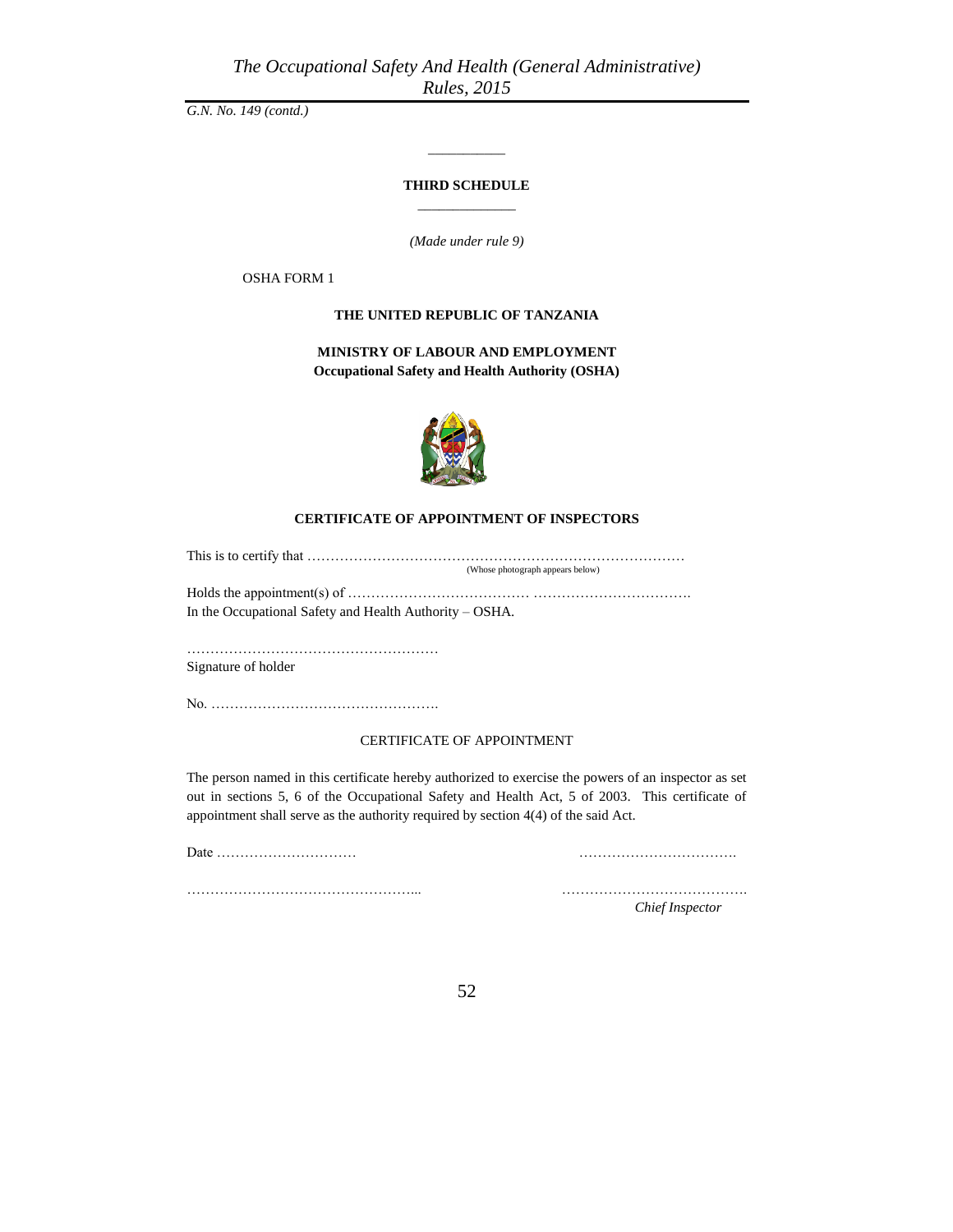**OSHA FORM 2**

## **THE UNITED REPUBLIC OF TANZANIA**

## **MINISTRY OF LABOUR AND EMPLOYMENT Occupational Safety and Health Authority (OSHA)**



#### **AUTHORISED/APPROVED PLANT INSPECTOR**

**This is to certify that** ……………………………………………………………………………………………… (whose photograph appears below) Has been Authorized and/or Approved under Section ………………………………………………. Of the Occupational Safety and Health Act, to carry out the examination, inspection and test of Plant under the above Sections.

……………………………………………….

Signature of Holder

Certificate No. ………………………..

#### CERTIFICATE OF APPOINTMENT

In exercise of the powers conferred on the Chief Inspector by Section 4 the person named on this Certificate is authorized to carry out the inspection and test of plant in all premises coming within the scope of the Occupational Safety and Health Act, and the owners/Occupiers/Managers of such premises are requested to afford him/her to carry out duties all reasonable times and such assistance as is necessary for him/her to carry out duties efficiently.

……………………………………………

Chief Inspector

Date ………………………………….. Occupational Safety and Health Authority P.O. Box ……………………… Dar es Salaam.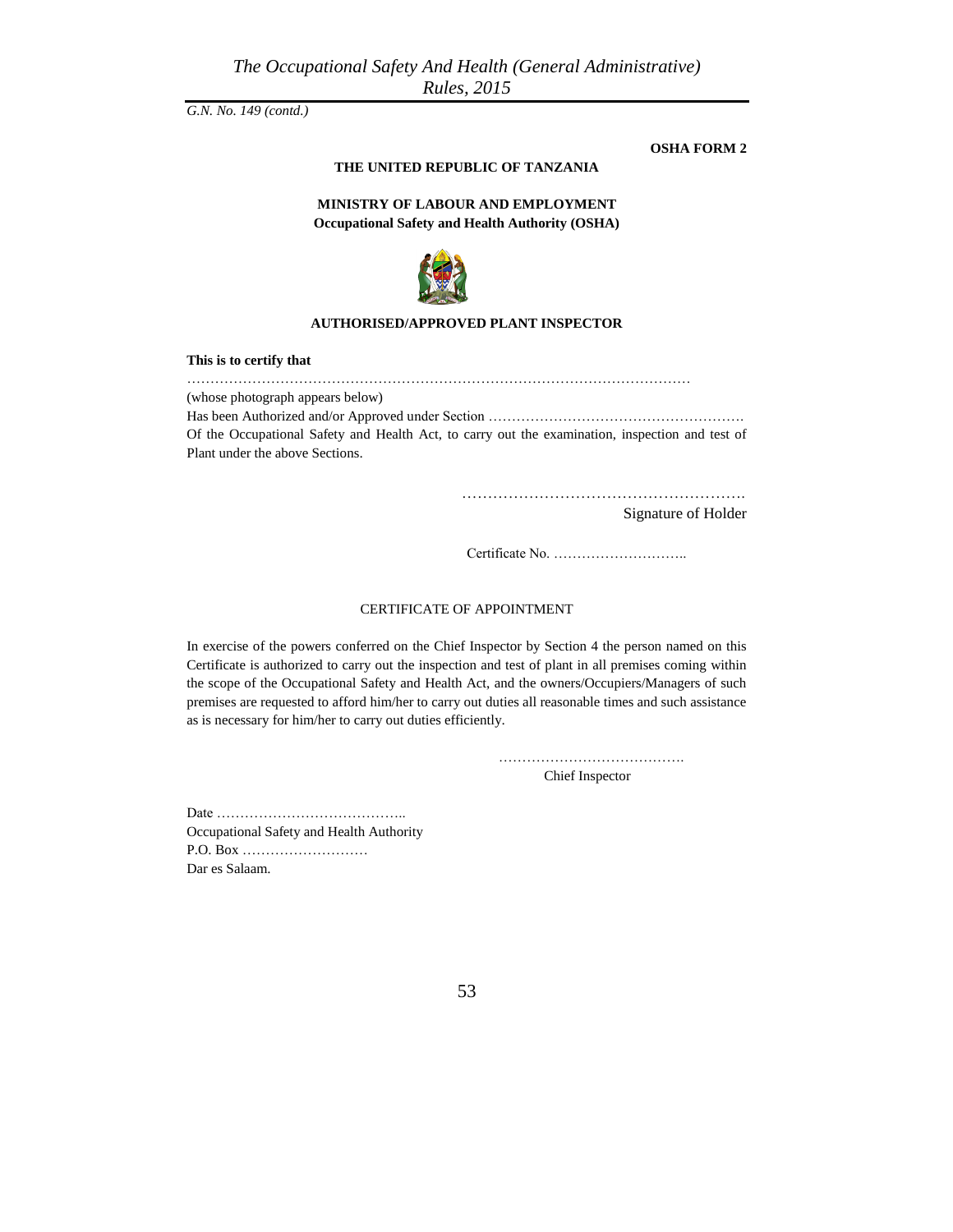*The Occupational Safety And Health (General Administrative) Rules, 2015*

*G.N. No. 149 (contd.)*

**OSHA FORM 3**

## **THE UNITED REPUBLIC OF TANZANIA MINISTRY OF LABOUR AND EMPLOYMENT Occupational Safety and Health Authority (OSHA)**



## **OFFENCE ACKNOWLEDGEMENT NOTICE**

*(Made under rule 20)*

| Do hereby acknowledge and declare that on day of                                           |
|--------------------------------------------------------------------------------------------|
|                                                                                            |
|                                                                                            |
|                                                                                            |
| I do hereby declare further this acknowledgement is done with sober mind and own volition. |

………………………………………. …………………………………….. NAME SIGNATURE

#### DECISION OF INSPECTOR

|                                                                                            |  |  |  | acknowledged to have committed a crime/crimes as abovementioned, the said |  |
|--------------------------------------------------------------------------------------------|--|--|--|---------------------------------------------------------------------------|--|
| $\ldots \ldots \ldots \ldots \ldots \ldots \ldots \ldots \ldots \ldots \ldots \text{ is }$ |  |  |  |                                                                           |  |
|                                                                                            |  |  |  |                                                                           |  |
|                                                                                            |  |  |  |                                                                           |  |
|                                                                                            |  |  |  |                                                                           |  |
|                                                                                            |  |  |  |                                                                           |  |
|                                                                                            |  |  |  |                                                                           |  |
|                                                                                            |  |  |  |                                                                           |  |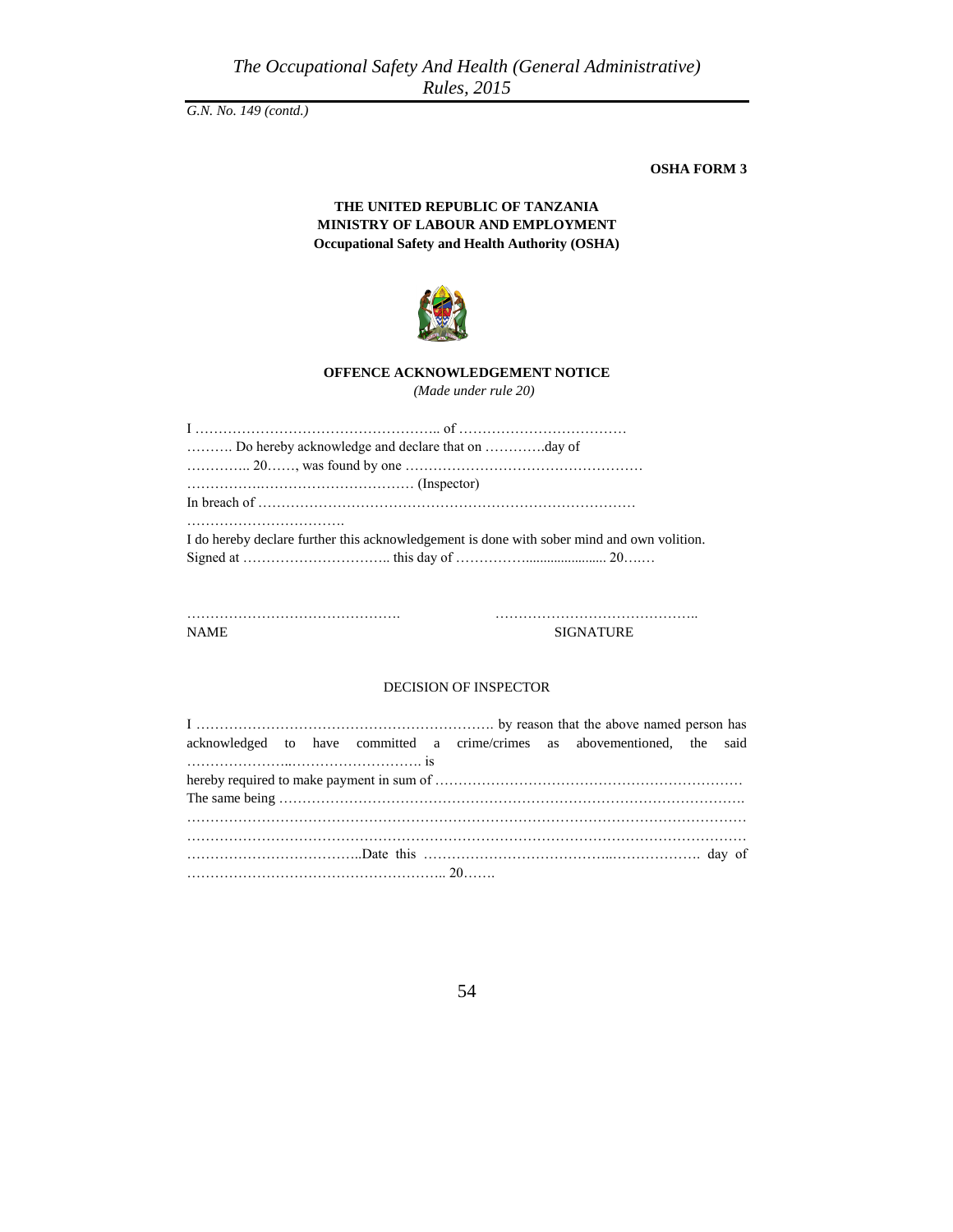#### **OSHA FORM 4**

## **THE UNITED REPUBLIC OF TANZANIA MINISTRY OF LABOUR AND EMPLOYMENT Occupational Safety and Health Authority (OSHA)**



#### **ORDER TO ATTEND FORMAL INQUIRY**

*(Made under rule 18)*

To: ………………………………………………………………

……………………………………………………………….

…………………………………………………………………

**WHEREAS** your attendance is necessary to attend a formal inquiry into the incident which has occurred at your workplace and resulted into the injury/illness or death of …………………………………….. …………….

You are hereby ordered to see the Chief Inspector at ….…….hours, on the ……………. day of ……………… 20………. at OSHA Headquarters Office situate on Plot No MWY/KMB/565/Kinondoni, Mahakama road.

……………………………………………. ISSUED BY CHIEF INSPECTOR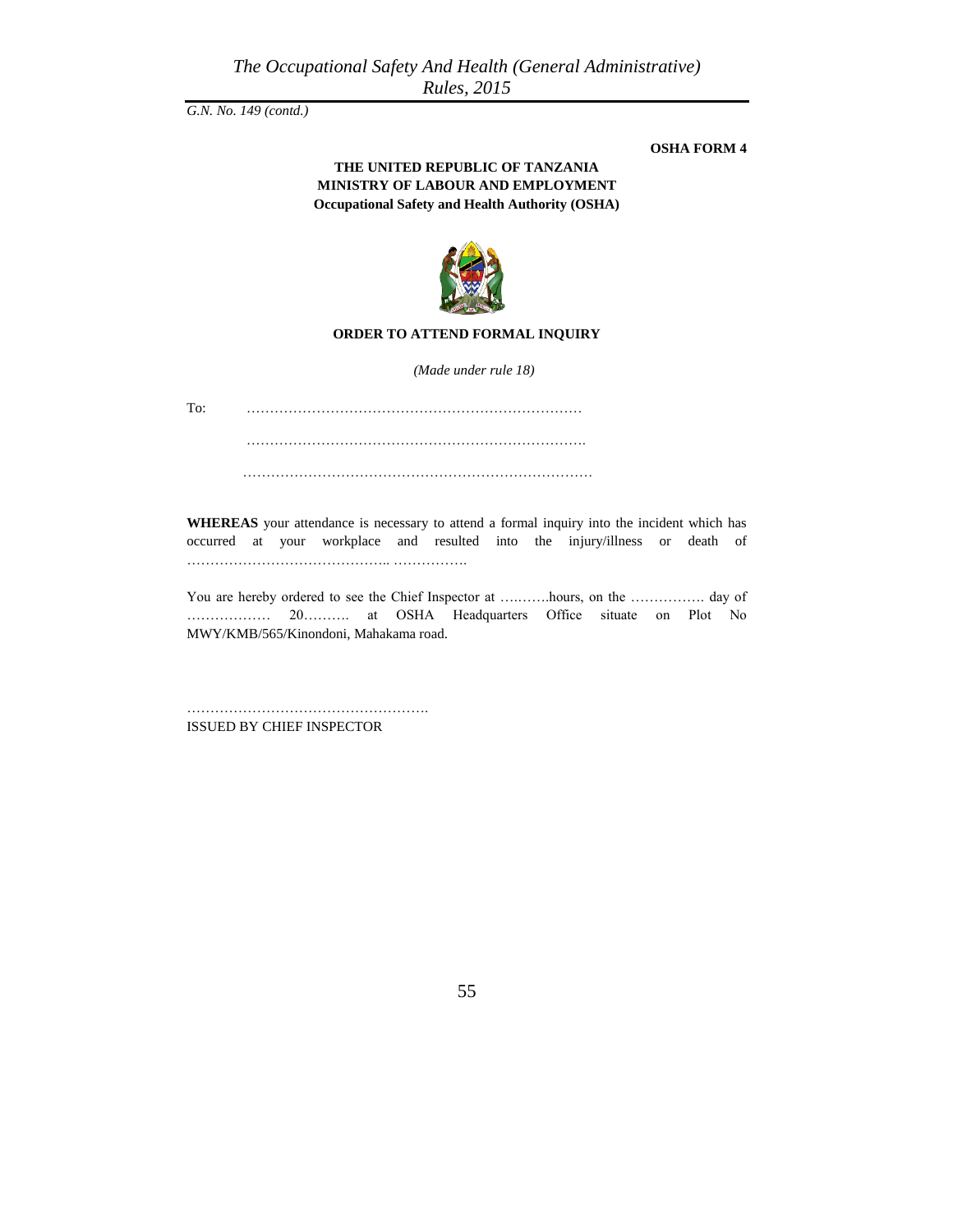#### **OSHA FORM 5**

## **THE UNITED REPUBLIC OF TANZANIA MINISTRY OF LABOUR AND EMPLOYMENT Occupational Safety and Health Authority (OSHA)**



### **OSHA INSPECTION STATUS REPORT FORM**

*(Made under rule 11)*

WORKPLACE IDENTIFICATION NAME AND ADDRESS OF WORKPLACE/DISTRICT

…………………………………………………………………………………………………………

………………………............................................................................................................................ NATURE OF WORK

OSHA REG. NO…………………DATE OF INSPECTION ……………………………………

|                | <b>TYPE OF</b>     | <b>STATUS</b> | <b>NAME OF</b>   | <b>DATE</b> |
|----------------|--------------------|---------------|------------------|-------------|
|                | <b>INSPECTION</b>  |               | <b>INSPECTOR</b> |             |
| 1              | <b>GENERAL</b>     |               |                  |             |
|                | <b>INSPECTION</b>  |               |                  |             |
| $\overline{c}$ | <b>ELECTRICAL</b>  |               |                  |             |
| 3              | <b>INDUSTRIAL</b>  |               |                  |             |
|                | <b>HYGIENE</b>     |               |                  |             |
| 4              | <b>MEDICAL</b>     |               |                  |             |
|                | <b>EXAMINATION</b> |               |                  |             |
| 5              | PLANTS INSPECTION  |               |                  |             |
| 6              | <b>ERGONOMICS</b>  |               |                  |             |
|                | <b>OTHERS</b>      |               |                  |             |

NAME OF INSPECTOR(S) ……………………………………………………….

SIGNATURE(S)……………………………………………………

DATE………………………………………………………………..

(OFFICIAL STAMP)

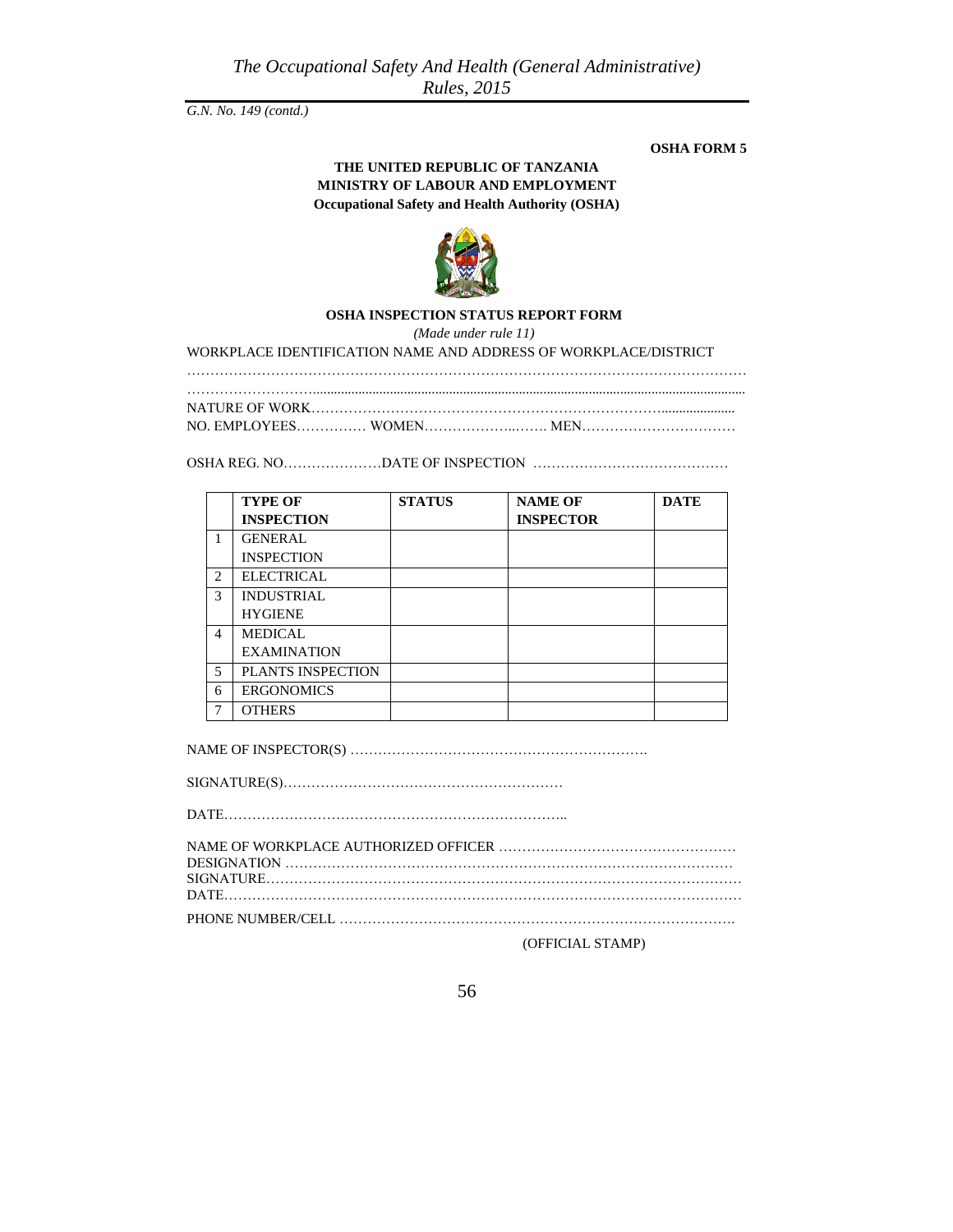# \_\_\_\_\_\_\_\_\_\_\_\_\_\_\_ **FOURTH SCHEDULE**  $\overline{\phantom{a}}$  , where  $\overline{\phantom{a}}$



### **OCCUPATIONAL SAFETY AND HEALTH AUTHORITY**

#### **GENERAL INSPECTION PROCEDURES**

*(Made under Rule 12)*

#### **PURPOSE**:

This practice identifies the key aspects of the Occupational Safety and Health (OS&H) compliance, and establishes the minimum requirements for employers to fulfill their responsibilities by cooperating with duly Safety and Health inspectors.

#### **SCOPE:**

This practice describes the general requirements for Safety and Health inspectors in handling any workplace safety and health inspection by OSHA and all inspections covered under the Occupational Health and Safety Act.

## **APPLICATION:**

This practice applies to all workplaces in mainland Tanzania unless otherwise stated.

#### **GENERAL:**

Under the Occupational Health and Safety (OHS) Act of 2003, Safety and Health Inspector have the right to inspect any workplace in order to determine whether an employer is in compliance with the Act's safety and health standards. Compliance inspections are initiated and prioritized based upon the following criteria:

- Imminent Danger of death or serious physical harm.
- Workers' Complaint the worker's identity remains confidential, though OSHA is required to furnish a written copy of the complaint to the employer.
- Programmed Inspection.
- Follow-up Inspection to determine if previously cited violations have been abated.

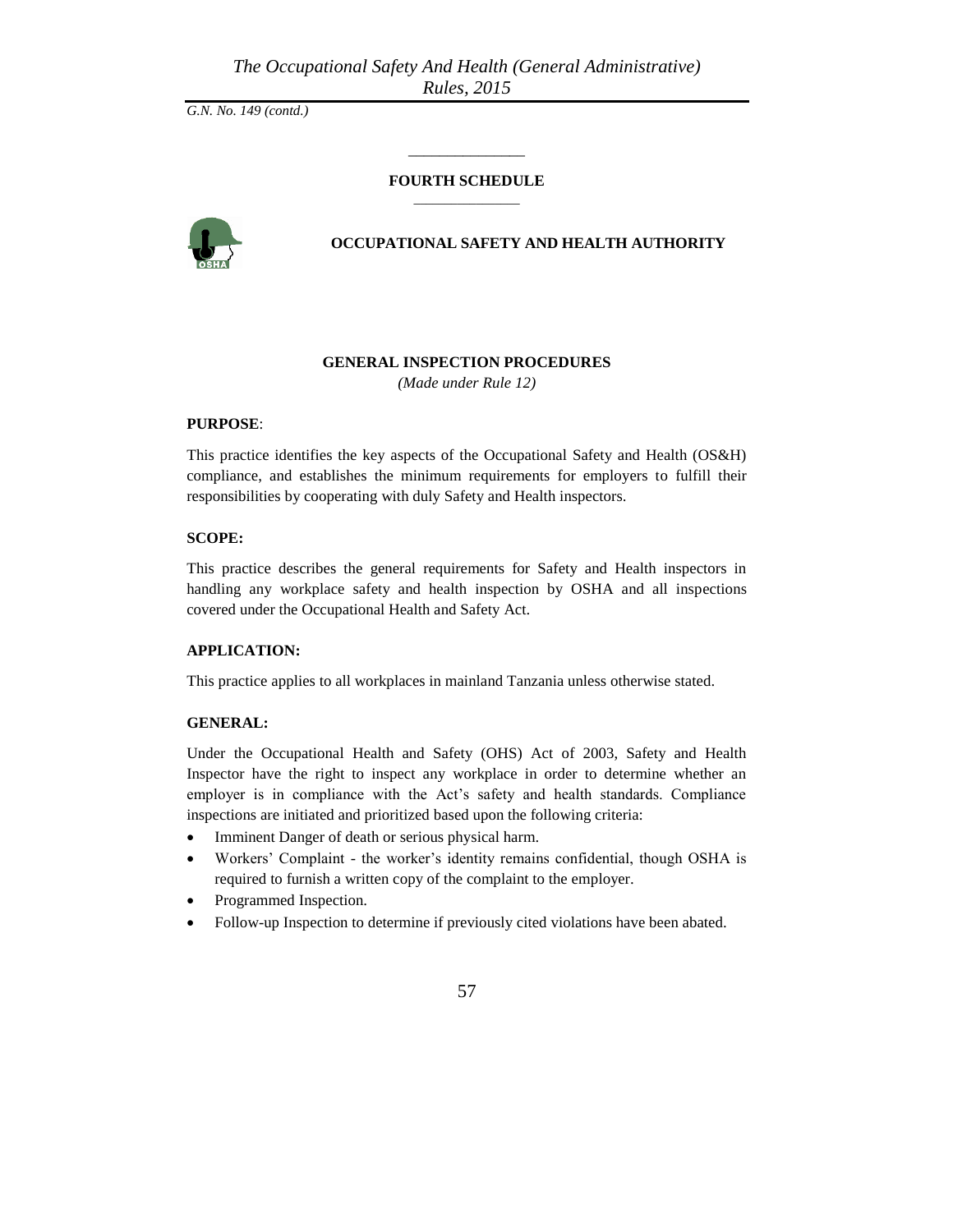## **A. PREPARATION FOR INSPECTION**

#### **1. Reviewing information on the workplace**

Prior to initiating an inspection, Safety and Health Inspector shall identify and review all information on the workplace to be inspected. The information to be reviewed include safety and health hazard reports, injury and illness records, previous inspection reports, and reports of unsafe and unhealthy working conditions, and complaint of employees (if any).

### **2. Advance Information prohibited**

- a. No advance information of intended inspection shall be given to employer by inspector, unless given express permission to do so by the Zonal Manager.
- b. Advance information of an inspection shall only be given when:
	- (i) an imminent hazard is present so that the employer can take necessary measures as quickly as possible;
	- (ii) an inspection has to be conducted after regular business hours;
	- (iii) Special arrangements are necessary to conduct the inspection, e.g., when it is necessary for maintenance of security at a correctional facility or for protecting the safety and health of Inspector when inspecting a correctional facility.

#### **3. Materials and Equipment to carried**

- a. Valid Inspector's Identification Card, Note book, and if possible some indicative measuring instruments such as noise level meter, lux meter, etc.
- b. Inspection Forms

Prior to initiating an inspection, Safety and Health Inspector shall ensure that all applicable inspection forms are ready to be taken with him/her to the inspection site.

- c. Personal Protective Equipment
	- (i) Prior to initiating an inspection, Safety and Health Inspector shall ensure that all appropriate personal protective equipment (PPE) to be taken to the inspection site is ready and in good working order.

## **4. Expert Assistance**

Prior to initiating an inspection, Safety and Health Inspector shall determine if expert assistance is necessary to conduct the inspection. If such assistance is needed, Safety and Health Inspector shall notify the Zonal Manager of the need for assistance. The Zonal Manager shall arrange, through the Chief Inspector, for the expert assistance to be provided.

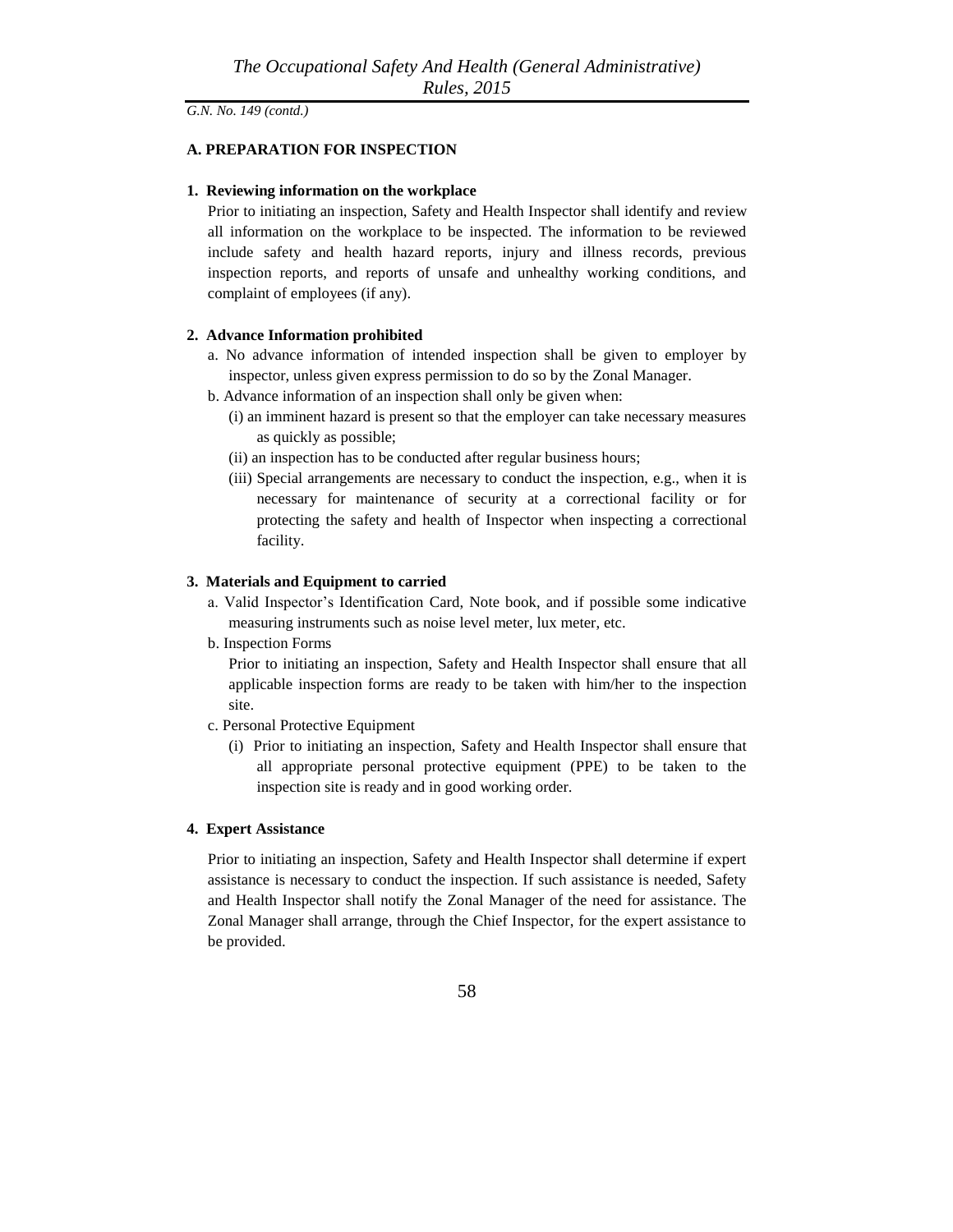### **B. INITIAL CONTACT**

#### **1. Professionalism**

When conducting an inspection, Safety and Health Inspector conduct themselves as professional and be cognizant that they represent OSHA at all times.

#### **2. Timing**

Inspections shall be conducted during normal business hours unless special circumstances necessitate otherwise.

## **3. Presentation of Credentials**

Safety and Health Inspector shall identify him/herself to the employer by showing his/her OSHA Identification Card prior to conducting briefing meeting before inspection.

## **4. Consent**

- a. Safety and Health Inspector shall obtain the permission from employer or employer's representative to enter the workplace, unless the workplace is one which is open to the public, and shall obtain the employer's permission to conduct an inspection of the worksite prior to beginning an inspection.
- b. Safety and Health Inspector shall obtain permission to conduct an inspection from a management level representative of the employer, or if none is present, from the employer representative who appears to have authority to grant permission to conduct an inspection.
- c. For inspections of military installations, national parks and government buildings, Safety and Health Inspector shall identify himself to the management official or representative at the site and obtain their permission to conduct an inspection.
- d. When a management level or other acceptable employer representative is not present at the workplace, Safety and Health Inspector shall contact the employer by telephone and request permission to conduct the inspection.
	- i. If the employer consents to the inspection over the telephone, but does not plan to come to the workplace to participate in the inspection, Safety and Health Inspector shall request that the employer designate an individual to accompany Safety and Health Inspector on the walk-around.
	- ii. If the employer does consent over the telephone to the inspection, but requests that Safety and Health Inspector wait for the employer's arrival, Safety and Health Inspector shall await the arrival of the employer, or a representative of the employer, but shall do so for no more than one hour. If the employer or

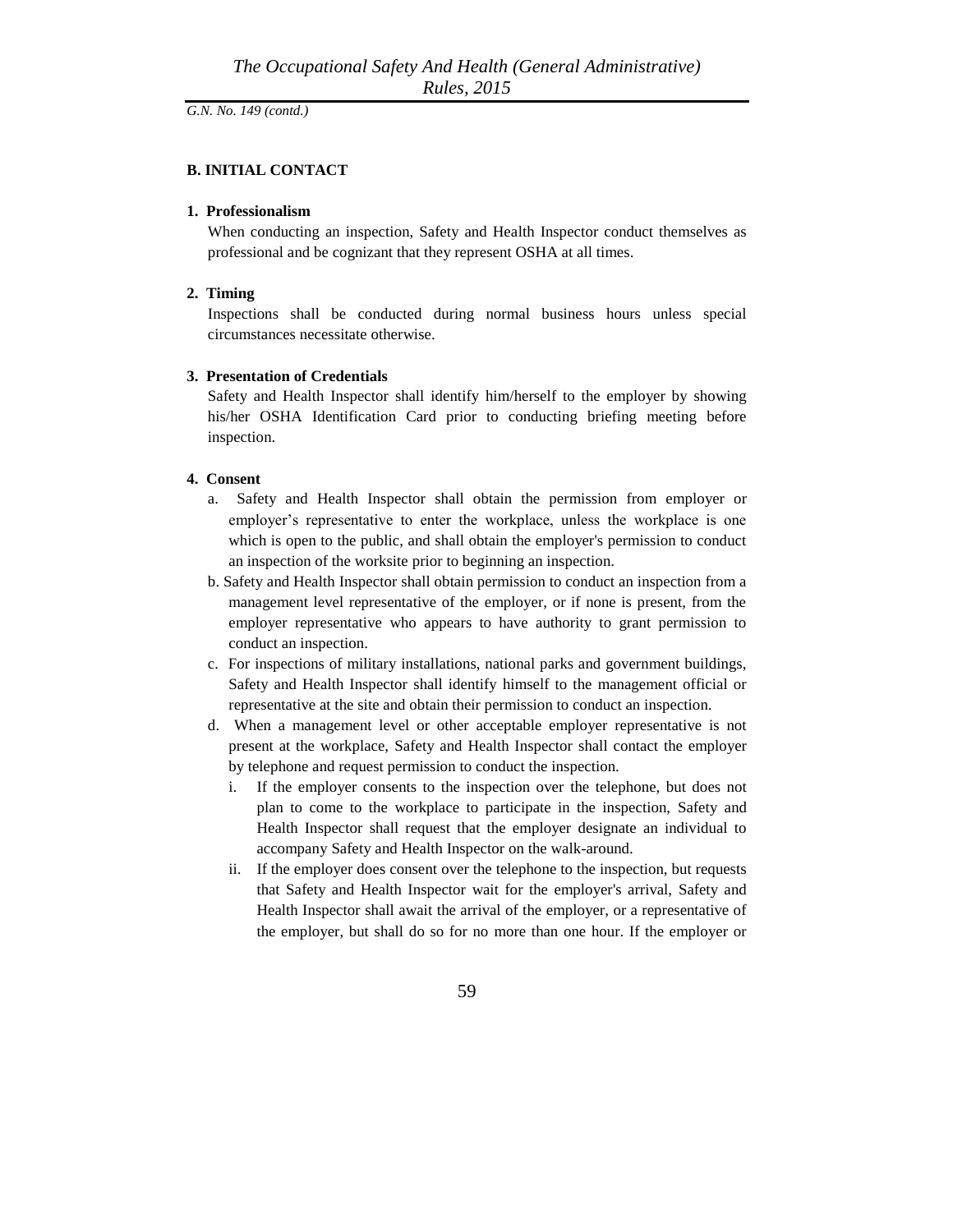his/her representative does not appear at the workplace within one hour, Safety and Health Inspector shall initiate the inspection.

- iii. If Safety and Health Inspector cannot reach the employer after making a good faith effort to do so, Safety and Health Inspector shall initiate the inspection and shall document the effort made to obtain the employer's consent to conduct the inspection on the OSHA Form No. 5.
- iv. If the employer refuses to grant permission to Safety and Health Inspector to enter the workplace or to conduct the inspection, the employer's response shall be construed as an obstruction.

#### **5. Obstruction**

Safety and Health Inspector shall take with him/her any assistant or police officer and notify the Zonal Manager of any obstruction. The Zonal Manager shall notify the Legal Unit, through the Chief Inspector, of the obstruction, and the Legal Unit shall provide assistance in obtaining a summons or in taking other appropriate legal action.

#### **6. Safety and health orientation programme**

In a situation where employer has set up safety and health orientation programme, employer shall conduct the orientation programme to Safety and Health inspector before entry to the workplace.

#### **C. BRIEFING MEETING BEFORE INSPECTION**

#### **1. Management Representation**

- a. A briefing meeting before inspection shall be conducted with the employer, or the employer's representative of the employer available at the workplace to be inspected.
- b. If an inspection is being conducted because of an imminent danger, Safety and Health Inspector, after identifying himself/herself to the nearest available representative of the employer, ask to be taken to the imminent danger immediately. After workers have been removed from exposure to the imminent hazard, Safety and Health Inspector shall conduct a briefing meeting before inspection.

#### **2. Joint Employer-Employee briefing meeting before inspection**

Safety and Health Inspector shall hold a joint briefing meeting before inspection with the employer, or his or her representative, and workers' representative(s). When it is not possible to hold a joint briefing meeting before inspection, Safety and Health Inspector shall hold separate briefing meetings before inspection when appropriate.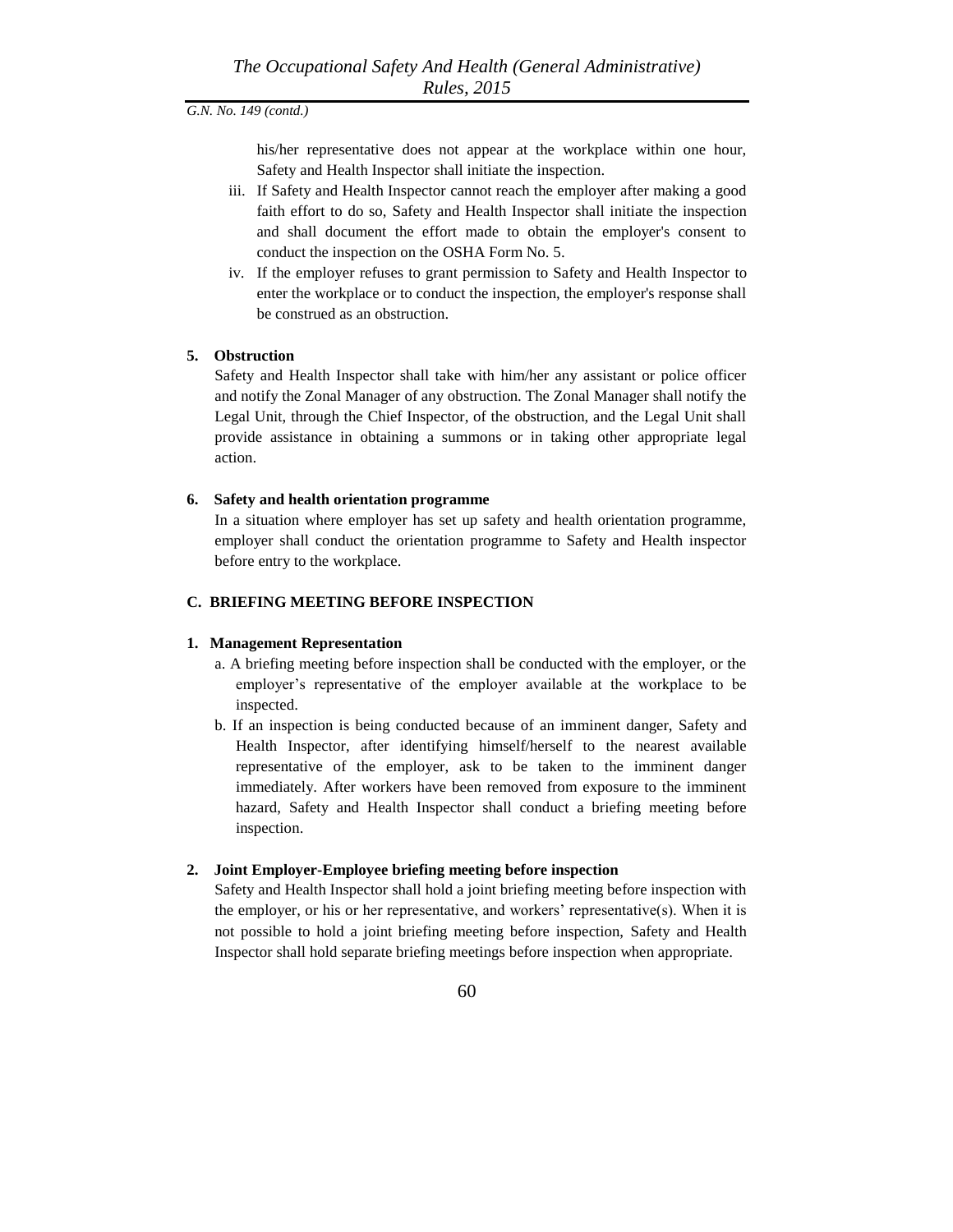#### **3. Multi-Employer Workplace**

- a. Construction sites
	- i. After entering the site, Safety and Health Inspector shall make contact with the highest ranking representative of the main contractor present at the site and ask about the presence of sub-contractors currently working at the site on the day of the inspection.
	- ii. Safety and Health Inspector shall notify any sub-contractor working at the site, who is also to be inspected, of the briefing meeting before inspection, and allow not more than 30 minutes, to provide a representative to attend the briefing meeting before inspection.
	- iii. Safety and Health Inspector shall document the names, addresses and activities of each employer involved at the multi-employer site. If any hazard(s) are present at the multi-employer site, Safety and Health Inspector shall determine if any of the employers involved at the multi-employer site have exposed their workers to the hazard(s), created the hazards, failed to implement control measure, and any employer who, by contract or practice, controls the multi-employer site.
- b. Other Multi-Employer Workplaces

At non-construction multi-employer workplace, Safety and Health Inspector shall notify each of the employers who are present at the worksite, and who will also be inspected, of the briefing meeting before inspection and allow not more than 30 minutes, to provide a representative to attend the briefing meeting before inspection.

#### **4. Briefing meeting before inspection**

- a. Briefing meeting before inspection may be conducted at the employer's workplace with the employer physically present or may be conducted at the workplace with the employer telephonically present.
- b. The following contains the essential items Safety and Health Inspector need to include in a briefing meeting before inspection. The order in which the items are covered, or the addition of other items, is the responsibility of the inspector. The items include:
	- (1) Show his/her credentials to the employer;
	- (2) Explain the purpose and scope of the inspection. When communicating the purpose and scope of the inspection, Safety and Health Inspector shall take care not to reveal to the employer the identity of the complainant(s) or any of the complaint item(s) because disclosure of the complaint items may identify the complainant to the employer.
		- 61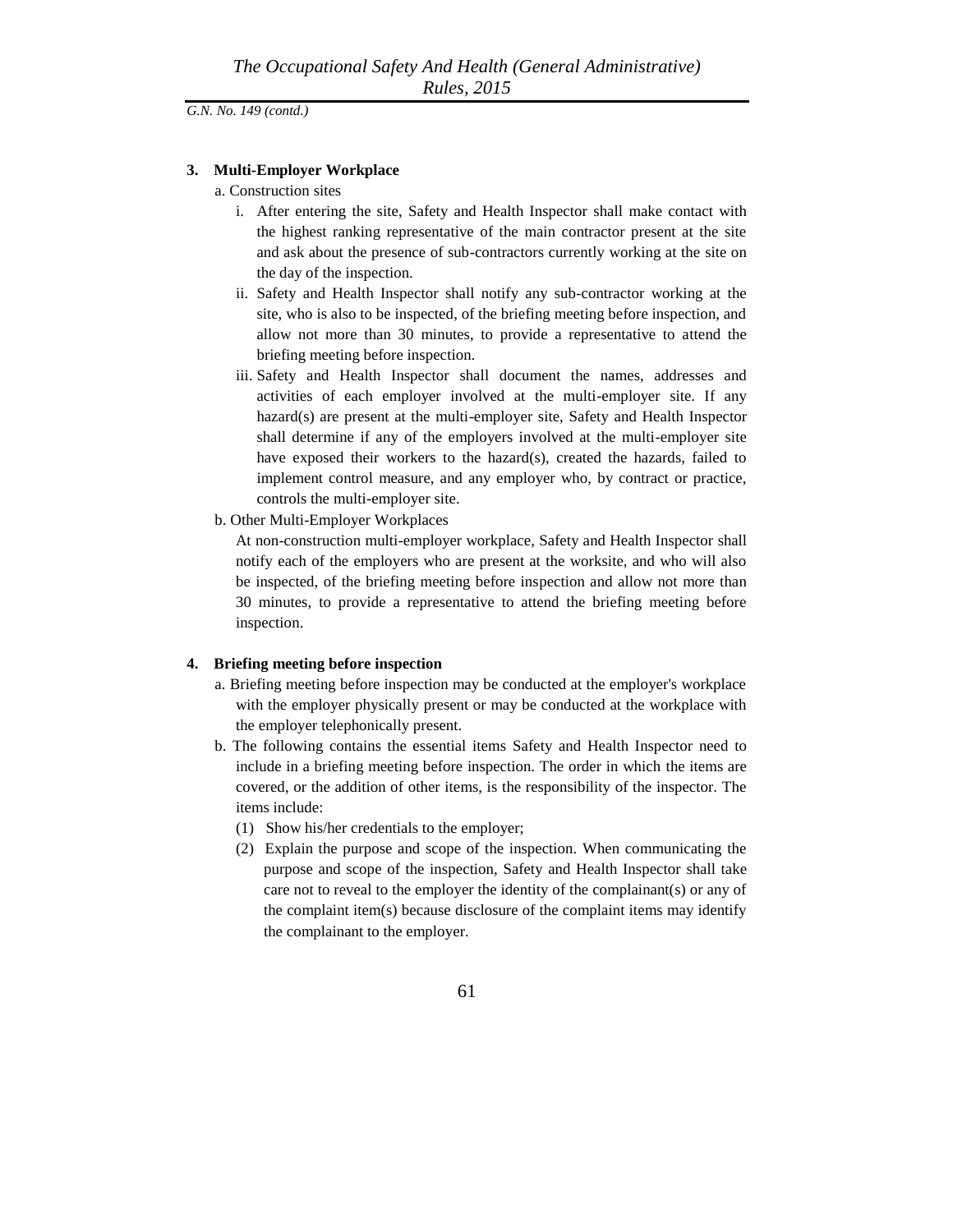- (3) Explain to the employer responsibilities of OSHA in general terms, and present to the employer any informational materials about duties and responsibility of OSHA;
- (4) Ask the employer to present the following for verification:
	- i. Certificate of registration by Chief Inspector
	- ii. Current OHS Compliance license
	- iii. Name of the enterprise's (full time or part time) designated office dealing with OHS issues including first aid.
	- iv. Enterprise Occupational Safety and Health policy
	- v. Composition of safety and health committee
	- vi. Minutes of the last safety and health committee meeting
	- vii. Current Risk assessment report
	- viii. Last inspection reports
	- ix. Reports of specialised inspections/examinations, i.e. boilers, crane, electrical, medical fitness examination, etc
	- x. OHS training reports
	- xi. Accident investigation reports
- (5) Inform the employer about the workers' rights, or their representative,
	- i. have to make a complaint to OSHA about workplace safety and health hazards,
	- ii. to be allowed by the employer to participate in the walk-around part of the inspection,
	- iii. to be interviewed by Safety and Health Inspector out of the presence of the employer,
	- iv. to be free from being disciplined by the employer for participating in the inspection,
	- v. to be notified of toxic substance exposure and to be informed of any corrective action taken.
- (6) Inform the employer about the inspection walk-around procedures,
	- i. that worker interviews will be conducted during the walk-around,
	- ii. that photographs of the workplace may be taken during the walkaround, and, if hazards are observed during the walk-around,
	- iii. that improvement notice or prohibition notice may be issued and compounding of offences penalties may be proposed even if the employer is a public sector entity;

(7) Arrange for an employer and workers' representative to accompany during the walk-around.

- (8) Review the employer's Injury and Illness Prevention Program (if any) and request a copy of the Program to review at a later date.
	- 62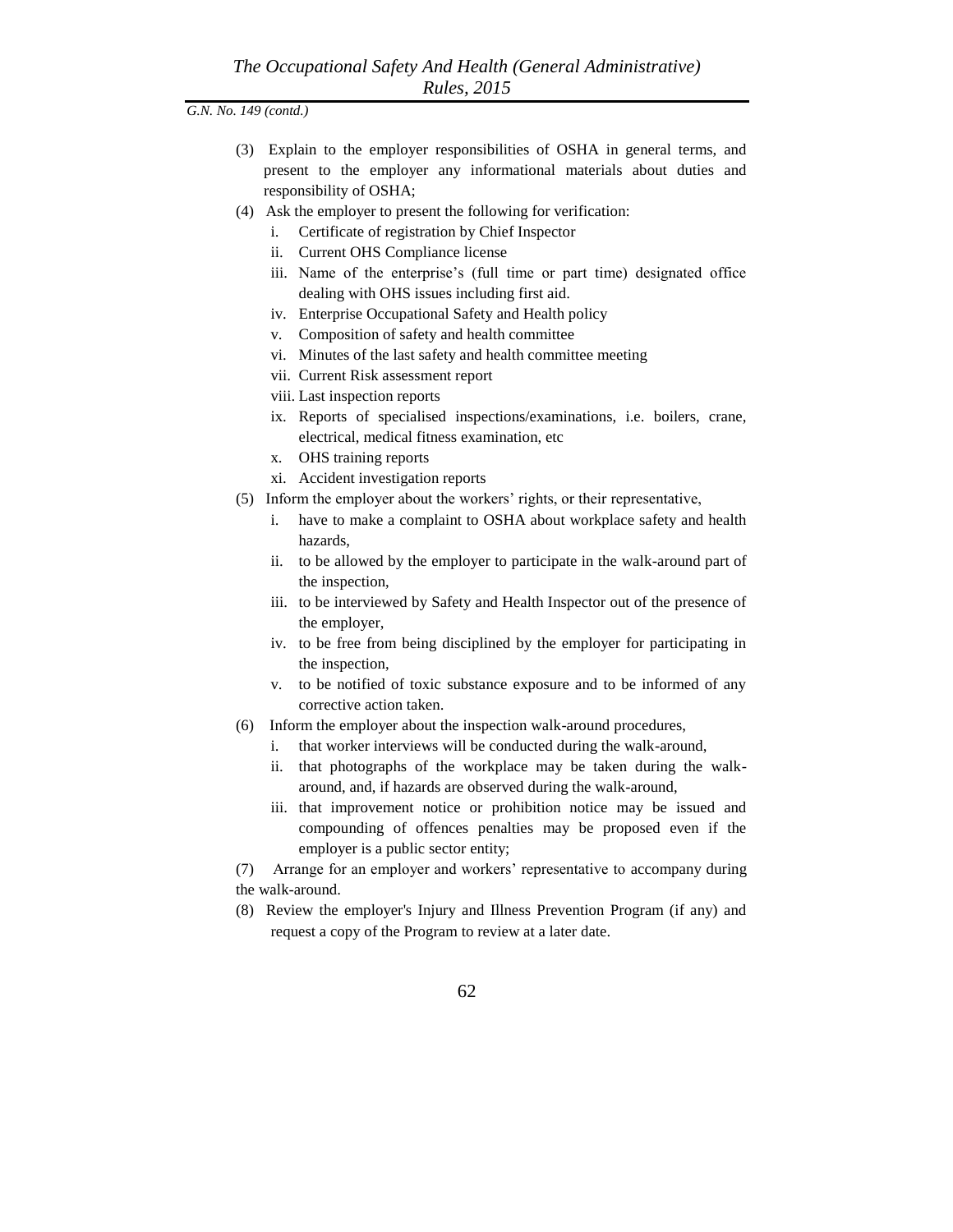- (9) Request and verify that the employer maintains the register of work-related illness and injuries, workers' injuries or illnesses notification form;
- (10) Ask the employer if any specialized PPE equipment is needed by Safety and Health Inspector to conduct the inspection; and

(11) Ask the employer for consent to proceed with the walk-around part of the inspection.

c. Safety and Health Inspector shall ensure that the time between the briefing meeting before inspection and the initiation and completion of the walk-around portions of the inspection is brief enough.

#### **D. WALK-AROUND**

#### **1. Scope**

The scope of inspection may be full inspection where inspector looks for every thing or partial where the inspector looks only at a specific item. After the briefing meeting before inspection and while conducting the walk-around, Safety and Health Inspector may expand the scope of an inspection from partial to full inspection if workplace conditions or workers' comments suggest the need for a full inspection. Safety and Health Inspector shall document the reasons for expanding the scope from a partial inspection to a full one.

#### **2. Workers Participation in the Walk-around**

- a. Safety and health representative(s) shall accompany Safety and Health Inspector during the walk-around.
- b. Where there is no safety and health representative at the inspected worksite, Safety and Health Inspector shall consult with a representative number of the workers concerning matters of workplace safety and health.
- c. If a translator is needed to effectively communicate with workers, Safety and Health Inspector shall secure a reliable translator. Safety and Health Inspector shall not use the employer, or a representative of the employer, as a translator. However, other workers may be used as translators.
- **3.1. Walk-around - The following are minimum items Safety and Health Inspector need to include in a walk-around.** 
	- (a) Perform a complete and effective walk-around consistent with the scope of the inspection.
	- (b) Interview a representative number of workers and record their names, job title, addresses, and telephone numbers.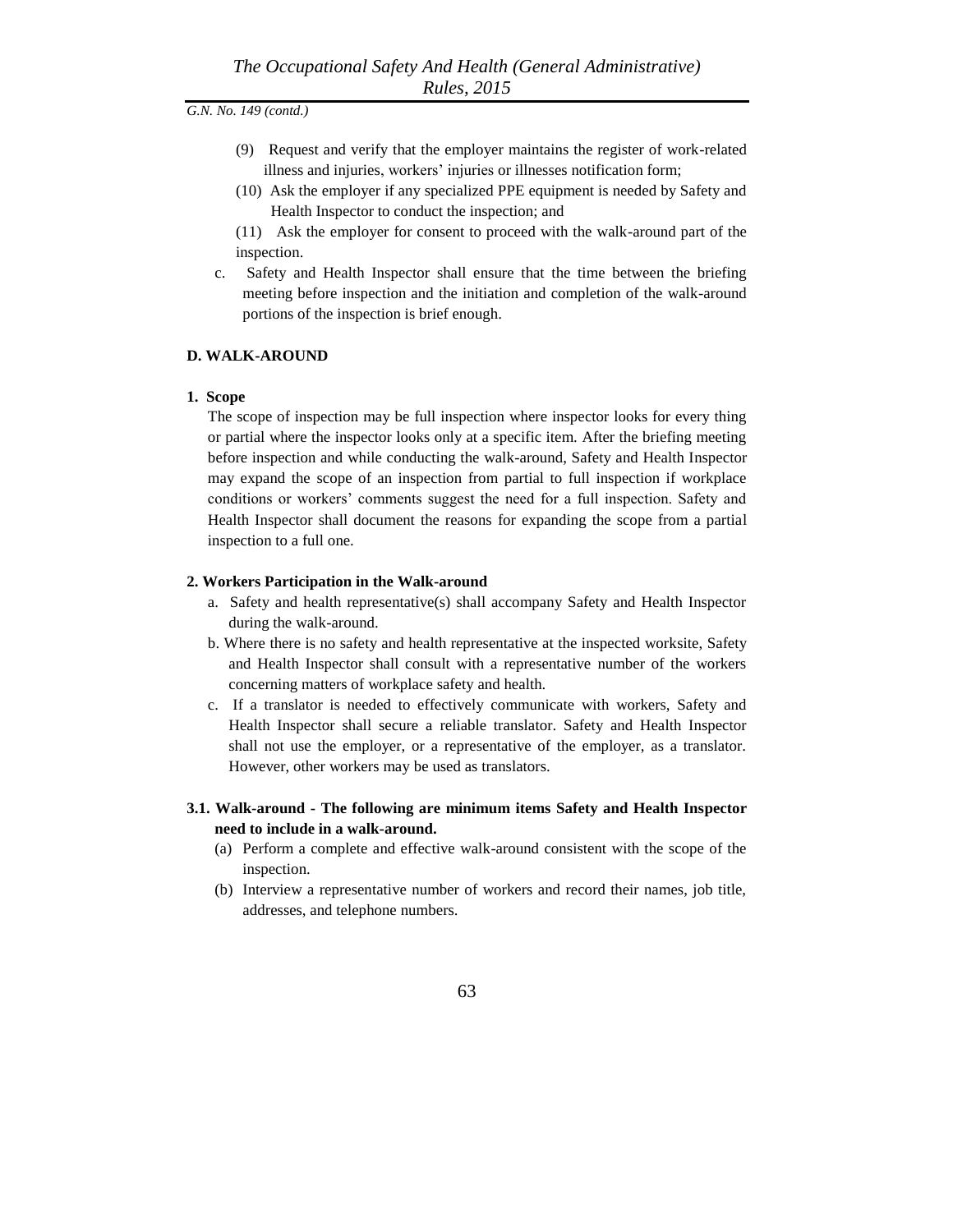- (c) Take any pertinent photographs of the workplace, including photographs of any materials, processes or equipment, but shall not disclose trade secret to employer's competitor;
- (d) Collect pertinent documentary and physical evidence. If during the investigation of an accident or occupational illness it is necessary to ensure that the workplace, or physical evidence located at the workplace, are preserved until the inspection is completed.
- 3.2. During the inspection, Safety and Health Inspector and the experts shall coordinate their activities in conducting the inspection. Experts hired by the OSHA as consultants for assisting with the particular inspection shall be accompanied at all times by Safety and Health Inspectors conducting the inspection.

#### **E. BRIEFING AFTER INSPECTION**

#### **1. No Violations Observed**

If Safety and Health Inspector are certain that no violations were observed during the walk-around and that no any Notice will be issued, Safety and Health Inspector shall inform the employer that no violations were observed, and that, after approval by the Zonal Manager, a compliance licence shall be issued to the employer.

#### **2. Violations Observed**

If violations are observed during the walk-around, Safety and Health Inspector may issue improvement or prohibition notice or compounding offences in the "field" without Zonal Manager review and approval, and Safety and health inspector my revoke or restrict the issuing of the next compliance licence until the violation(s) are cleared.

## **3. During the brief after inspection, Safety and Health Inspector shall provide the employer, or the employer's representative with:**

- (a) A preliminary report about any violations observed during the walk-around;
- (b) Information about any recommended interim corrective action(s).

## **F. REPORT OF INSPECTION**

- 1. After the inspection, the inspector shall write a comprehensive report and submit to employer and copies to Zonal Manager and Chief executive.
- 2. The report shall contain recommendations pointing out the need to conduct OHS programmes such as medical surveillance, environmental monitoring, biological